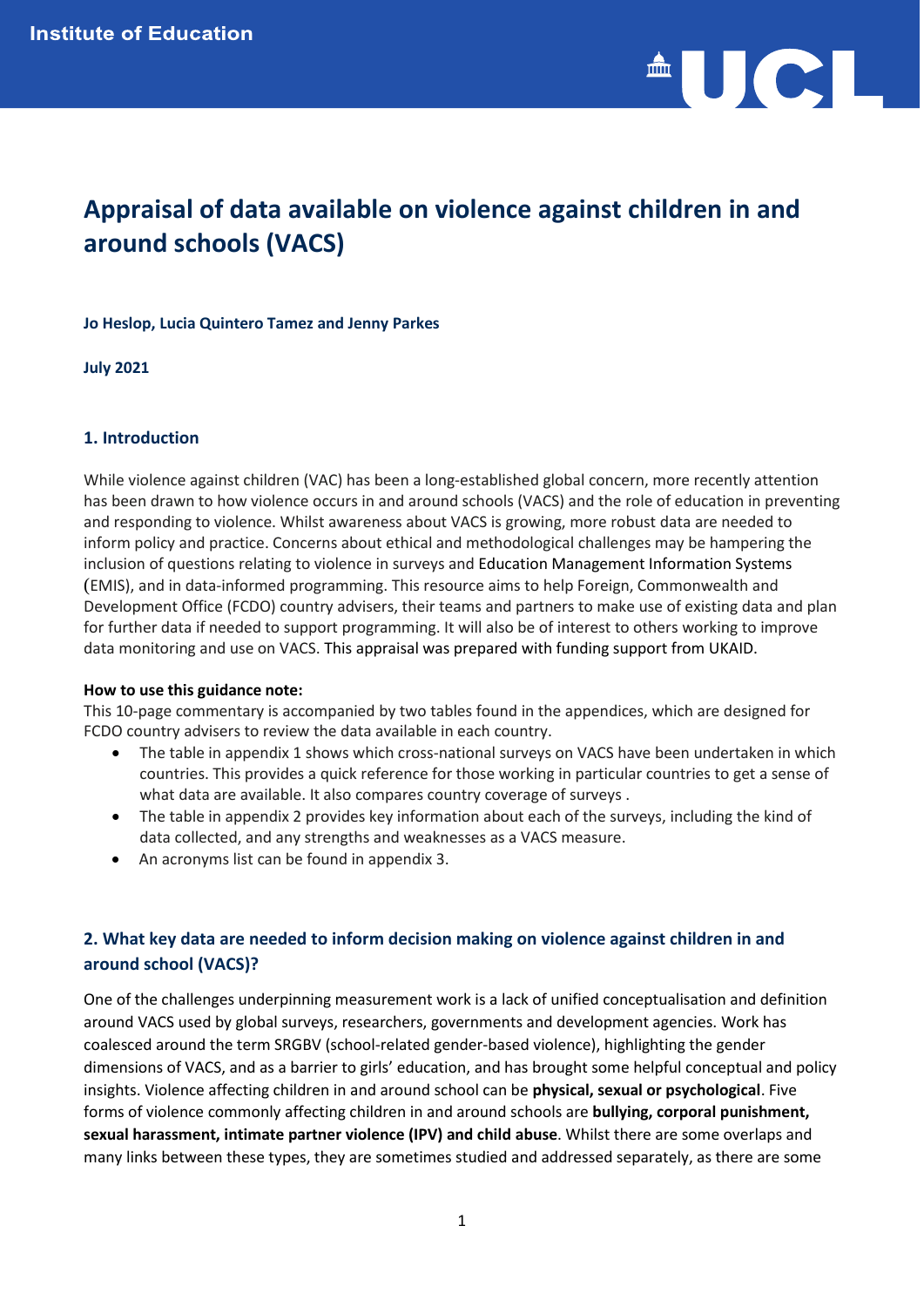differences around where violence occurs, who perpetrates it, what drives it, and best strategies to address it (Parkes et al 2017, UNGEI 2018). This appraisal does not cover violence associated with wider conflict<sup>1</sup>.

Whilst the primary concern is violence occurring in schools by pupils, teachers and other staff, all violence affecting schoolchildren impacts on their schooling. For example, parents who physically punish children at home are more likely to support corporal punishment at school and transactional and exploitative sex involving schoolgirls can link to early pregnancy and marriage and interrupt education. It is therefore important to capture data on all these forms of violence.

Violence against children in and around schools is understood to be underpinned by unequal **gender norms**, reinforced by **structural inequalities** (Parkes et al. 2016, UNESCO 2017). Other social norms – for example, acceptance of some forms of violence and understandings of childhood and discipline – also play a role. Schools are key sites where violence itself, and norms and practices underpinning them, can be reinforced or challenged, but communities, families, other government structures and the role of wider influences such as media and religion also influence norms and practices around gender and VACS (Parkes et al. 2016, UNESCO 2017). Understanding these drivers help to make sense of violence prevalence data and help to point to effective interventions, hence it is important to capture data on these elements and not just violence victimisation.

**Disaggregation** by sex, age, geographical area, urban/rural, wealth, education level, religion and other markers are all useful to help understand the dynamics of VACS and target interventions.

**How schools and other institutions (at school, mid and national level) respond to VACS and try to create a safe and supportive environment** is also critical to measure. Data on children's responses to experiences of violence (for example, whether cases are reported to the school or elsewhere) are also indicators of the safety and responsiveness of the school environment.

| Table 1: Measures needed to provide a picture of VACS in a given context |                                   |                                        |  |  |  |  |  |  |  |
|--------------------------------------------------------------------------|-----------------------------------|----------------------------------------|--|--|--|--|--|--|--|
| <b>Concept to be measured</b>                                            | <b>Detail</b>                     | Data sources                           |  |  |  |  |  |  |  |
| Violence prevalence                                                      | Physical, sexual, psychological   | Surveys with children/young            |  |  |  |  |  |  |  |
|                                                                          | violence                          | people                                 |  |  |  |  |  |  |  |
|                                                                          | Bullying, corporal punishment,    |                                        |  |  |  |  |  |  |  |
|                                                                          | sexual harassment, IPV, child     |                                        |  |  |  |  |  |  |  |
|                                                                          | abuse                             |                                        |  |  |  |  |  |  |  |
| Children's responses to violence                                         | Told someone                      | Surveys with children/young            |  |  |  |  |  |  |  |
|                                                                          | Reported to school                | people                                 |  |  |  |  |  |  |  |
|                                                                          | Reported to other formal system   |                                        |  |  |  |  |  |  |  |
|                                                                          | Action taken                      |                                        |  |  |  |  |  |  |  |
| Norms and structures                                                     | Gender norms                      | Surveys with children/young            |  |  |  |  |  |  |  |
| underpinning violence                                                    | Violence acceptance               | people, school staff and parents       |  |  |  |  |  |  |  |
|                                                                          | Discrimination of minority groups |                                        |  |  |  |  |  |  |  |
| School safety and supportive                                             | Commitment, training and          | <b>EMIS</b> and other existing systems |  |  |  |  |  |  |  |
| environment                                                              | knowledge of school leadership,   | (such as school inspection             |  |  |  |  |  |  |  |
|                                                                          | codes of conduct in place,        | surveys) may collect some of this      |  |  |  |  |  |  |  |
|                                                                          | teacher training and support,     | data. Other data systems may           |  |  |  |  |  |  |  |
|                                                                          | violence, rights and gender       | need to be developed. Data can         |  |  |  |  |  |  |  |

**<sup>1</sup>** Other types of violence can also affect schoolchildren in specific conflict-affects contexts, including attacks on schools, kidnapping of schoolchildren and child recruitment into conflict. The Global Coalition to Protect Education from Attack (GCPEA) is working on strengthening data in this area [https://protectingeducation.org/what-we-do/strengthen](https://protectingeducation.org/what-we-do/strengthen-monitoring-and-reporting/)[monitoring-and-reporting/](https://protectingeducation.org/what-we-do/strengthen-monitoring-and-reporting/)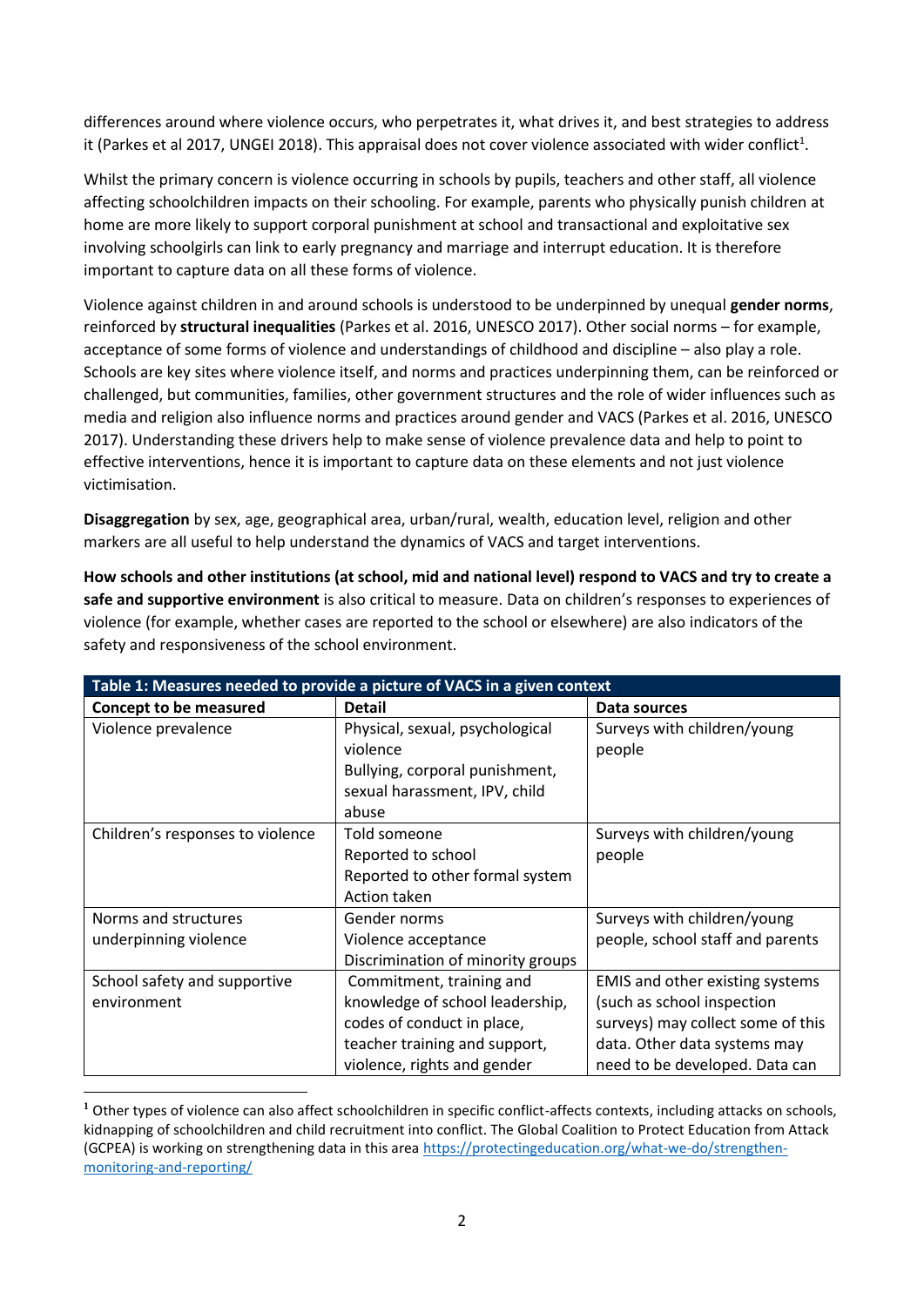| addressed in curriculum, peer  | be collected at school, district  |
|--------------------------------|-----------------------------------|
| support and empowerment        | and national level.               |
| processes, safe and responsive | Surveys with children/young       |
| reporting systems and          | people, school staff and parents. |
| accountability, safe school    |                                   |
| environment, parent and        |                                   |
| community engagement.          |                                   |

Drawn from Parkes et al. 2016, Parkes et al. 2017, UNESCO 2018.

## **3. Methodological and ethical issues around measuring violence with children**

There are significant challenges involved in collecting data on violence against children. Self-response surveys are the most reliable approach to measuring violence prevalence, rather than for example using data from reporting systems (self responses have been found to be up to 75 times higher than captured through formal systems, due to underreporting (Stoltenborgh et al. 2013)).

However, there are risks and societal norms that may prevent children from talking openly about violence they have experienced, especially if violence is perpetrated by authority figures they are not expected to question, for sexual violence where sexual activity is disapproved of, or where a violent act, such as physical punishment, may be widely accepted and not considered violent (Leach 2015, Unicef 2014). These constraints can vary by context. For example, adolescent girls in an urban area with high mobility and access to media may feel less inhibited disclosing sexual violence than those in a remote, conservative community, with strong taboos about premarital sex. Attendance at school may also inhibit disclosure, as sex can be seen to be incompatible with schooling in some contexts (Heslop et al. 2015).

Talking about violence can unearth painful memories or risk repercussions if perpetrators know they have been talking about violence. Surveys need to have robust ethical systems in place, including extensive training for research teams and a child-centred system for following up on child protection cases. Questions need to be very specific to ensure they are not open to interpretation, and be well contextualised and tested so that meanings are clear (Leach 2015, Unicef 2014).

Research suggests that disclosure can increase when people have been involved in interventions that help them to recognise and speak out against violence, and when research methods are more rigorous with stronger attention to ethics (Heslop et al. 2017, Jewkes et al. 2001). In other words, underreporting of violence is widespread, but can be minimised when careful attention is paid to these concerns in research design. This tends to be more possible and likely in surveys that have a large focus on violence compared to those with just a few questions on violence added into larger surveys. In addition, research suggests that audio computer-assisted self-interviews (ACASI) can obtain much higher sexual violence disclosure than face-to-face equivalent surveys, since 'social desirability bias' is reduced (Punjabi et al. 2021).Surveys have not used standardised definitions, and so disclosure may vary according to the wording of questions asked, or differences in population (for example, age group). Thus, violence prevalence data needs to be interpreted carefully and critically, and used in combination with other data (as presented in table 1).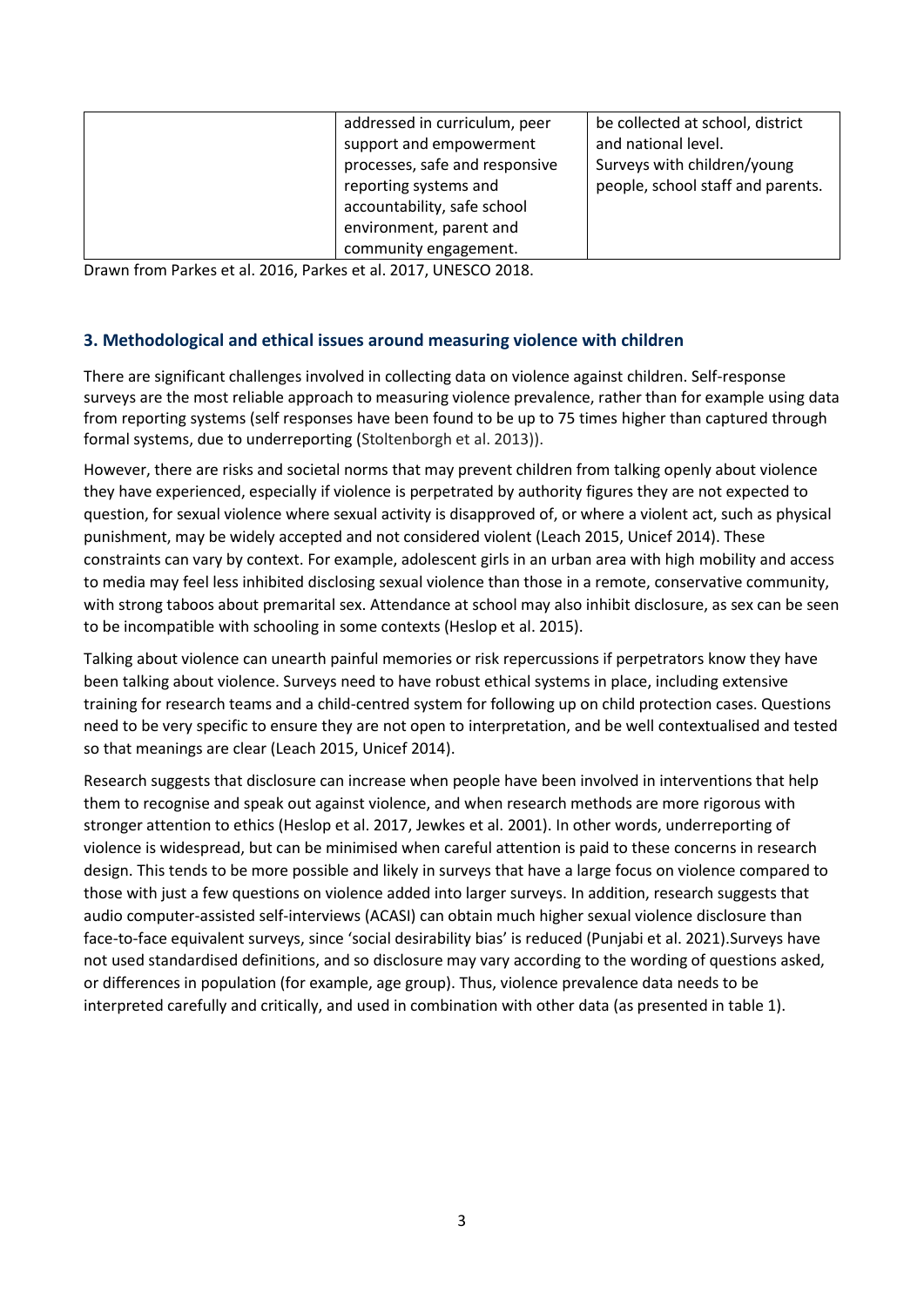## **4. Appraisal of global surveys**

## *Approach 1: Using existing survey reports*

There are a number of surveys that collect data on elements of VACS, which together provide a fair range of evidence. Table 2 summarises which surveys collect data on which elements of VACS. Surveys have been included that take place in multiple countries and are administered periodically using repeated measures. This allows potential for international comparison and trend analysis. A more detailed description and appraisal of each survey is included in Appendix 2. Different surveys are useful evidence sources for VACS in different ways. For example, the population-based surveys, such as VAC survey, MICS and DHS, provide detailed data that can provide a rich analysis of how different forms of violence vary across different parts of the country and for different groups, and how they relate to beliefs around gender and violence and other drivers such as poverty. Some of the school-based surveys (such as GSHS and HBSC) collect data on the school climate and efforts on violence and safety, such as whether schools have taught students about these issues, whilst others can link violence data to other educational indicators (e.g. TIMSS, PIRLS and PISA), such as attainment at school.

Not every survey has been conducted in every country, and country coverage (and frequency of surveys) varies greatly. Country coverage is detailed in Appendix 1. It highlights that in most countries a number of different surveys have been run (3 being the average for LMICs and most countries in sub-Saharan Africa have 4, 5 or 6), providing a range of data against most areas covered in table 2. As an exemplar, we have selected Zimbabwe (see Table 2, column 3) as a fairly typical country for sub-Saharan Africa in terms of data available, to give a sense of what exists. Whilst Zimbabwe was reported to have 5 surveys undertaken (GSHS, VAC survey, DHS, MICS and SAQMEC), the SAQMEC full report was unavailable online, so data have been taken from the remaining 4 surveys. The GSHS was conducted in 2003, so is now fairly out of date, but the other three surveys have been conducted since 2014.

| Table 2: Which surveys collect which data on VACS |                                                                                                                                                                            |                                                                                                                                                                                                                                                                                                                                                                                                                                           |  |  |  |  |  |  |  |
|---------------------------------------------------|----------------------------------------------------------------------------------------------------------------------------------------------------------------------------|-------------------------------------------------------------------------------------------------------------------------------------------------------------------------------------------------------------------------------------------------------------------------------------------------------------------------------------------------------------------------------------------------------------------------------------------|--|--|--|--|--|--|--|
| <b>Indicators</b>                                 | Survey data sources <sup>2</sup>                                                                                                                                           | <b>Example from Zimbabwe</b>                                                                                                                                                                                                                                                                                                                                                                                                              |  |  |  |  |  |  |  |
|                                                   | Prevalence of key types of VACS                                                                                                                                            |                                                                                                                                                                                                                                                                                                                                                                                                                                           |  |  |  |  |  |  |  |
| <b>Bullying</b>                                   | ● HBSC, GSHS<br>• TIMSS, PIRLS, PISA<br>• VAC survey (physical attack<br>by classmate)<br>(SAQMEC and PASEC ask<br>headteachers and teachers on<br>occurrence of bullying) | • 60-70% boys and 51-69% girls bullied in the past month, by<br>region (data only given by region not country level) (GSHS<br>2003)                                                                                                                                                                                                                                                                                                       |  |  |  |  |  |  |  |
| Corporal<br>punishment                            | • GSHS (certain countries)<br>• VAC survey (CP at school and<br>home)<br>• DHS (experiencing post-age<br>15 by teacher, parent, other) $3$<br>• MICS (CP at home)          | • 63% children aged 1-14 subjected to violent discipline at<br>home in past month (according to mothers). Patterns by<br>sex, age, urbanity, province, education and wealth.<br>• 5% children subjected to severe physical punishment in past<br>month. Patterns by sex, age, urbanity, province, education<br>and wealth.<br>• Children aged 3-9 more likely to be subjected to violent<br>discipline than other age groups (MICS 2014). |  |  |  |  |  |  |  |

 $2$  Note – not all topics mentioned are asked in every country the survey takes place in.

<sup>&</sup>lt;sup>3</sup> May only capture extreme corporal punishment as wording describes more extreme acts of physical aggression.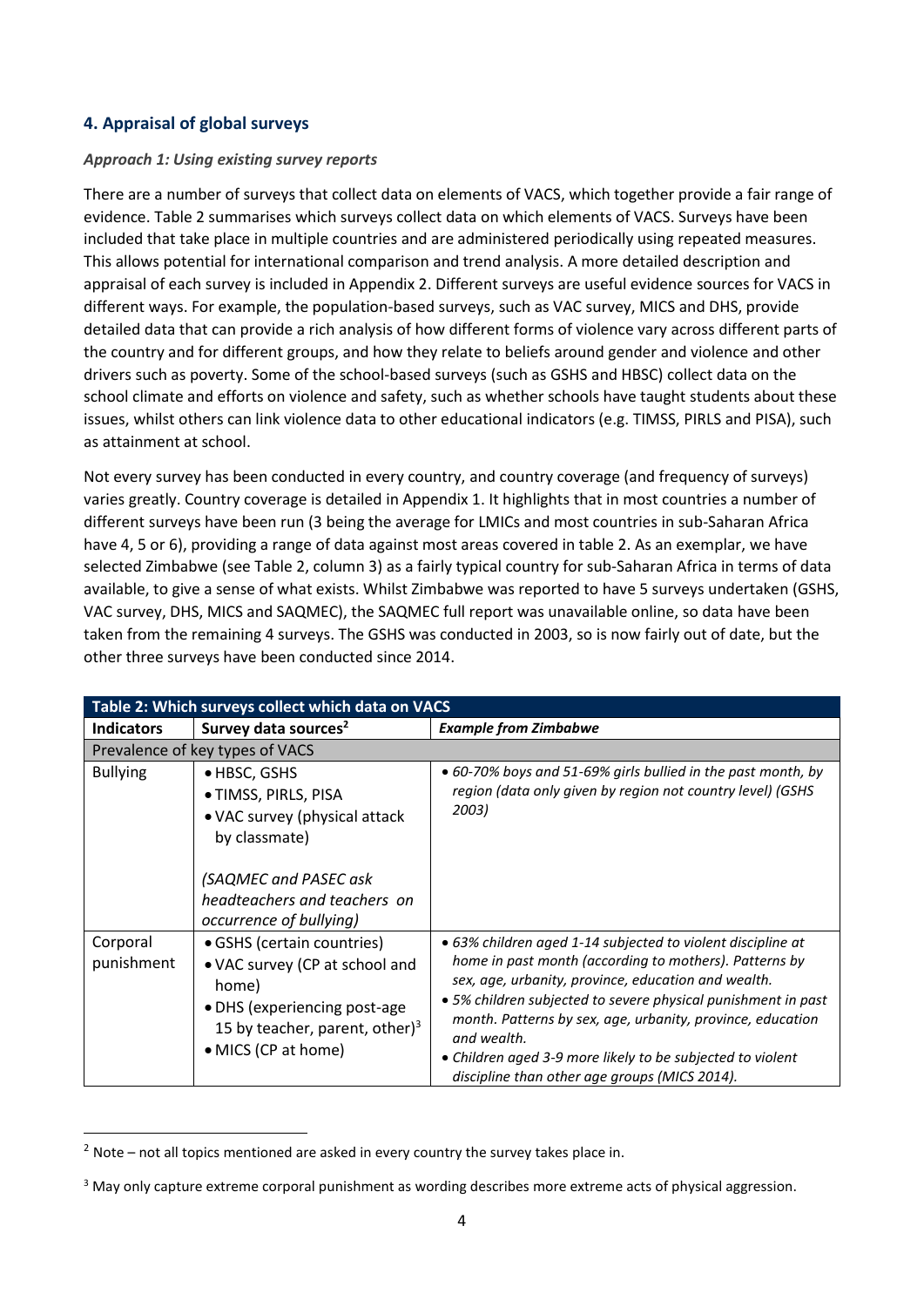|                         |                                                                                                                                                                                                                                                                                                                                                                                                               | • 19% never-married women aged 15-49 who experienced<br>physical violence named teacher as perpetrator (NOTE -<br>violence worded in a way that may only capture extreme<br>CP) (DHS 2015).                                                                                                                                                                                                                                                                                                                                                                                                                                                                                                                                                 |
|-------------------------|---------------------------------------------------------------------------------------------------------------------------------------------------------------------------------------------------------------------------------------------------------------------------------------------------------------------------------------------------------------------------------------------------------------|---------------------------------------------------------------------------------------------------------------------------------------------------------------------------------------------------------------------------------------------------------------------------------------------------------------------------------------------------------------------------------------------------------------------------------------------------------------------------------------------------------------------------------------------------------------------------------------------------------------------------------------------------------------------------------------------------------------------------------------------|
| Sexual<br>harassment    | • VAC survey (touching,<br>pressured sex by classmate,<br>teacher, others at school,<br>elsewhere)<br>(SAQMEC and PASEC ask<br>headteachers and teachers<br>respectively on occurrence of<br>sexual harassment)                                                                                                                                                                                               |                                                                                                                                                                                                                                                                                                                                                                                                                                                                                                                                                                                                                                                                                                                                             |
| IPV/ dating<br>violence | · GSHS (some countries)<br>• VAC survey (experiencing and<br>perpetrating physical,<br>witnessing at home,<br>experiencing (first) sex<br>forced, pressured sex,<br>perpetrating rape)<br>· DHS (physical, sexual and<br>emotional violence by<br>partner, ability to negotiate<br>sex, power in decision<br>making in couple, witnessing<br>at home)<br>· MICS (physical, sexual<br>violence by partner)     | • 5% 15-19 year old girls and 6% boys had sex before age 15<br>(below 16 classed as statutory rape). Patterns by wealth,<br>education, rurality.<br>• 55% of 15-19 year old married girls report their husbands<br>being jealous or angry if they talk to other men. 71% say<br>their husband displays at least one controlling behaviour<br>from a list.<br>• 45% 15-19 year old married girls have experienced physical,<br>sexual or emotional IPV (broken down by types of violence).<br>Patterns by religion, urbanity, province, education, wealth.<br>· Data also available on women's violence against spouse<br>(DHS)<br>• 4% 13-17 year old girls and 0% boys experienced physical<br>IPV in the past 12 months (VAC survey 2017) |
| Child abuse             | • GSHS (rape/sexual<br>exploitation, certain<br>countries)<br>• VAC survey (first sex forced<br>by teacher, by others, sexual<br>relationship or exploitative<br>transactional sex with<br>teacher, other adults, sexual<br>assault at school, child<br>marriage)<br>• DHS (forced sex by teacher,<br>others, age at first forced sex,<br>help seeking, FGM)<br>• MICS (FGM, child marriage,<br>child labour) | • 4% 20-24 year old women were married before age 15, and<br>32% by 18 (legal age of marriage) (for men 0.1% and 1.2%<br>respectively). Patterns by wealth, education, rurality (DHS).<br>. 29% rural and 14% urban 15-19 year old girls are married.<br>Patterns also by province and wealth.<br>• 3% 15-19 year old girls were married before age 15.<br>Patterns by province, wealth (MICS).<br>• 27% of 13-17 year old girls who had had sex were coerced<br>or forced at first sex.<br>. 7% of 13-17 year old girls who had had sex had received<br>gifts, money, food or favours in exchange for sex (VAC<br>survey).                                                                                                                 |
|                         | Prevalence of violence not defined as above:                                                                                                                                                                                                                                                                                                                                                                  |                                                                                                                                                                                                                                                                                                                                                                                                                                                                                                                                                                                                                                                                                                                                             |
| Physical<br>violence    | • VAC survey (experiencing,<br>help seeking, perpetrating)<br>• DHS (experiencing post age<br>15)<br>· MICS (experiencing, help<br>seeking)                                                                                                                                                                                                                                                                   | · 28% 15-19 year old girls have experienced physical violence<br>since age 15. Patterns by religion, urbanity, province,<br>marital status, education, wealth (DHS).<br>• 13% 13-17 year old girls and 9% boys experienced physical<br>violence.<br>· Of 13-17 year old children attending school, 15% girls and<br>19% boys experienced physical violence. Patterns also by                                                                                                                                                                                                                                                                                                                                                                |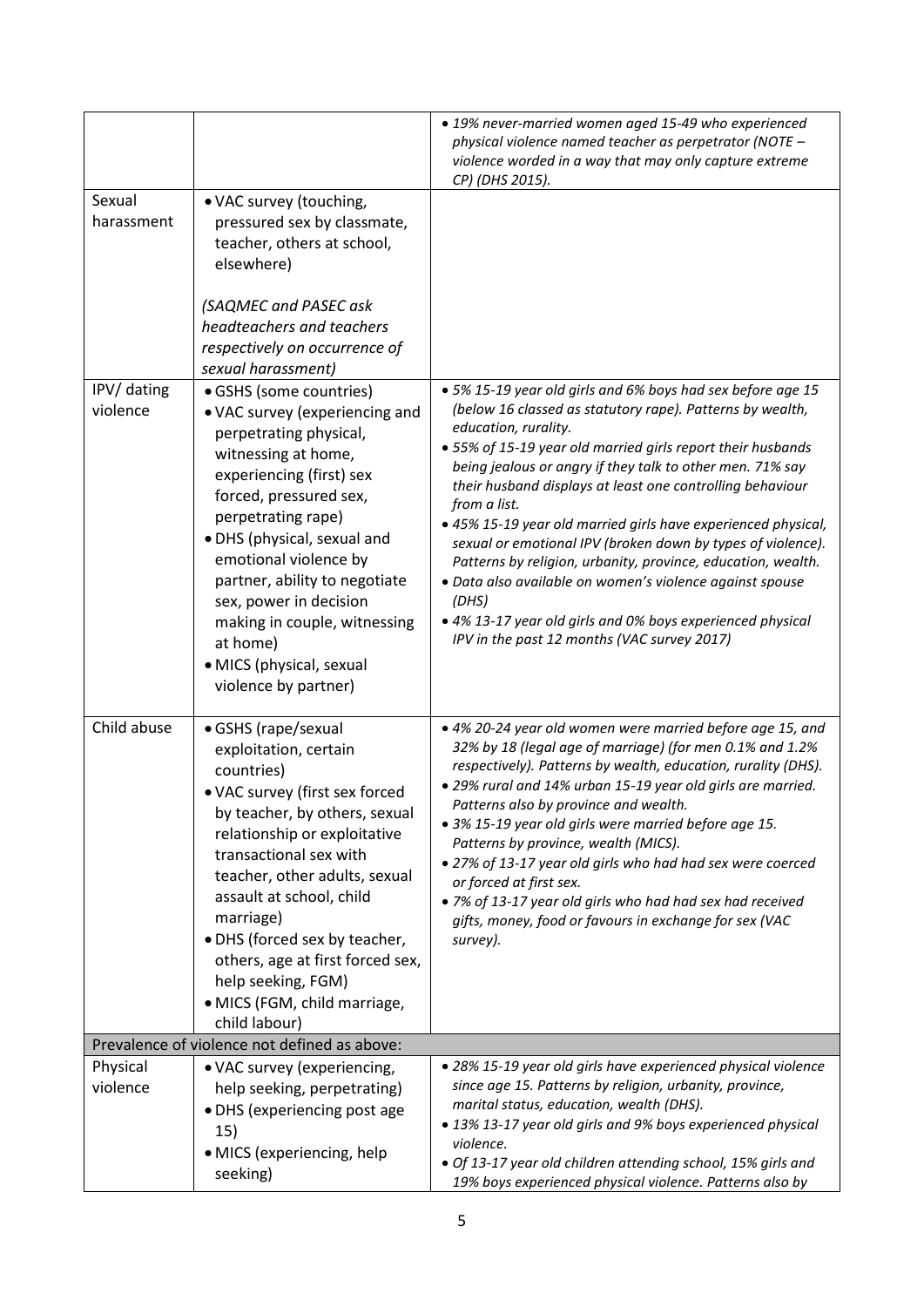|                    |                                                                                                                                                                                      | marriage, orphan, work status and whether they witnessed<br>violence at home. Disclosure was lower for girls and boys<br>out of school.<br>• 5% 13-17 year old girls and 7% boys experienced physical<br>violence by an adult caregiver/family member, 5% girls and<br>4% boys by an adult in the community, and 6% girls and<br>10% boys by peers.<br>· Of children attending school, 4% girls and 5% boys<br>experienced physical violence by a male teacher, and 4%<br>girls and 2% boys by a female teacher.<br>· Of children attending school, 2% girls and 7% boys<br>experienced physical violence by a male classmate, and 2%<br>girls and <1% boys by a female classmate.<br>· Of students who had experienced physical violence by<br>teachers, 8% schoolgirls and 18% schoolboys had missed<br>school because of it.<br>· Of students who had experienced physical violence by<br>classmates, 12% schoolgirls and 6% schoolboys had missed<br>school because of it.<br>· Of those 13-17 year olds who experienced physical violence,<br>58% girls and 61% boys told someone, 32% girls and 48%<br>boys knew how to seek help, 7% girls and 9% boys sought<br>help and 4% girls and 6% boys received help.<br>· Of those who told someone, 15% girls and 6% boys told an<br>authority figure (e.g. teacher) (most told relatives, friends or<br>neighbours).<br>• 50% schoolgirls and 63% schoolboys told someone about<br>physical violence, but only 4% and 9% sought help through<br>services (VAC survey). |
|--------------------|--------------------------------------------------------------------------------------------------------------------------------------------------------------------------------------|--------------------------------------------------------------------------------------------------------------------------------------------------------------------------------------------------------------------------------------------------------------------------------------------------------------------------------------------------------------------------------------------------------------------------------------------------------------------------------------------------------------------------------------------------------------------------------------------------------------------------------------------------------------------------------------------------------------------------------------------------------------------------------------------------------------------------------------------------------------------------------------------------------------------------------------------------------------------------------------------------------------------------------------------------------------------------------------------------------------------------------------------------------------------------------------------------------------------------------------------------------------------------------------------------------------------------------------------------------------------------------------------------------------------------------------------------------------------------------------------------------------------------|
| Sexual<br>violence | • GSHS (rape, certain<br>countries)<br>· VAC survey (experiencing,<br>help seeking, perpetrating)<br>• DHS (experiencing, help<br>seeking)<br>· MICS (experiencing, help<br>seeking) | · 10% 15-19 year old girls had experienced sexual violence.<br>Patterns by religion, urbanity, province, marital status,<br>education, wealth.<br>· Of never-married women aged 15-49 who reported<br>experiencing sexual violence, 0.2% disclosed teacher as<br>perpetrator, 2% experienced violence by age 15 (DHS).<br>· 8% 13-17 year old girls had experienced any sexual violence.<br>• 3% 13-17 year old girls and 0.4% boys attending school<br>experienced sexual violence. Disclosure was higher for girls<br>out of school (but not boys).<br>· Of 13-17 year old girls who experienced sexual violence, 2%<br>named perpetrator of most recent incident as an authority<br>figure (including teacher). 5% named classmate. 2% said<br>most recent incident happened at school.<br>• 57% told someone, 32% knew where to go for help and 12%<br>sought help.<br>· Of those who told someone, 3% told an authority figure<br>(e.g. teacher (most told relatives, friends or neighbours).<br>· For those who experienced coerced or forced sex, 48% told<br>someone, 43% knew where to go for help, 21% sought help<br>and 17% received help.<br>• 15% schoolgirls and 0% schoolboys missed school because<br>of sexual violence<br>• 56% schoolgirls and 41% schoolboys told someone about<br>sexual violence. 22% and 0% sought help through services,<br>and 16% girls received help (VAC survey).                                                                                                           |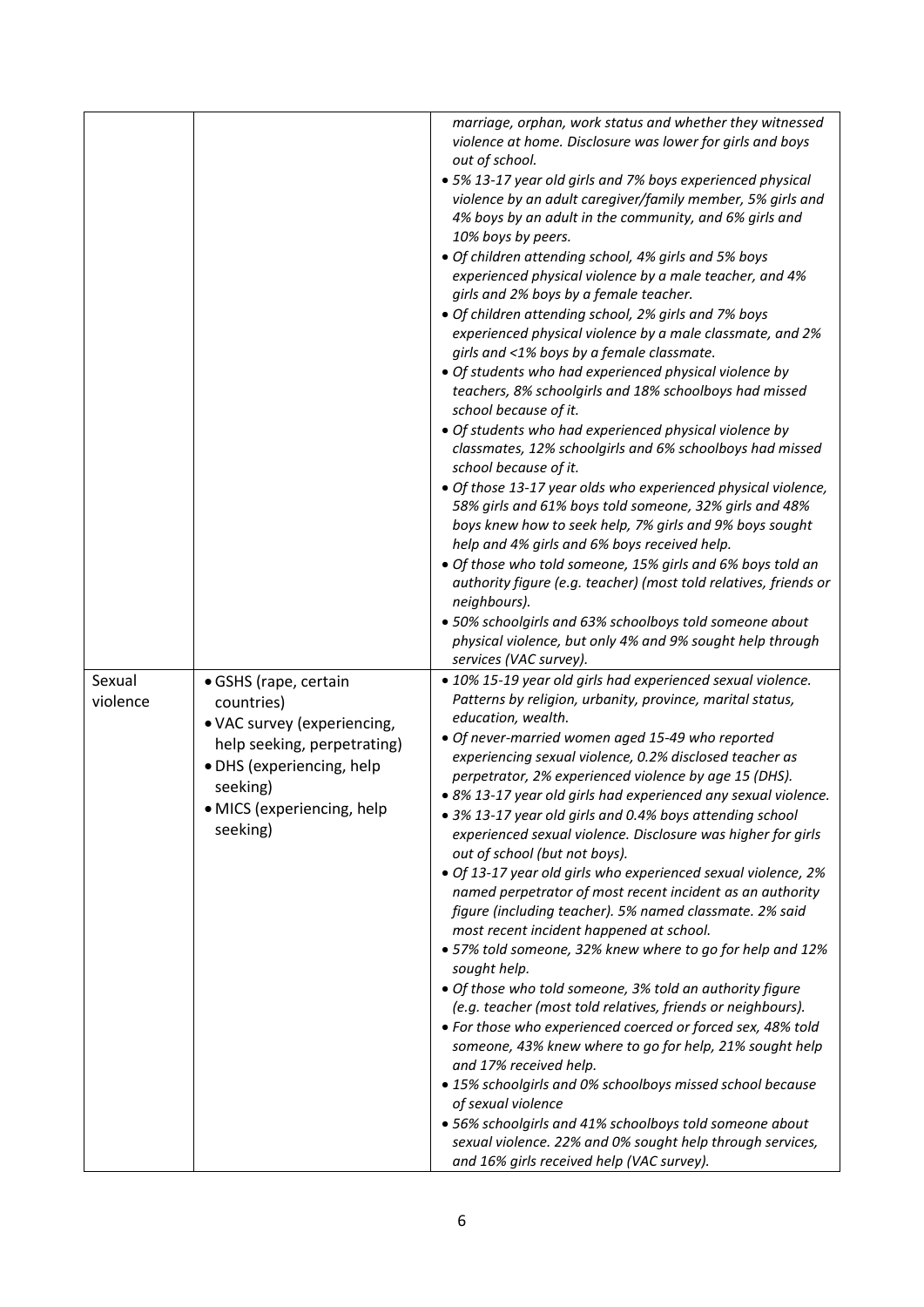| Psychological<br>violence<br>All violence            | · GSHS (certain countries),<br>PISA, ERCE (by teachers)<br>• VAC survey (experiencing)<br>• VAC survey<br>$\bullet$ DHS                                                                                                                                                                   | • 8% 13-17 year old girls and 7% boys experienced emotional<br>violence by a caregiver or adult family member in the past<br>12 months. Of those parents accounted for the greatest<br>share of emotional violence, followed by aunts, uncles and<br>grandparents (VAC survey).<br>· 40% 15-19 year old girls who experienced sexual or physical<br>violence sought help to stop violence. Patterns by religion,<br>urbanity, province, marital status, education, wealth (DHS).  |
|------------------------------------------------------|-------------------------------------------------------------------------------------------------------------------------------------------------------------------------------------------------------------------------------------------------------------------------------------------|-----------------------------------------------------------------------------------------------------------------------------------------------------------------------------------------------------------------------------------------------------------------------------------------------------------------------------------------------------------------------------------------------------------------------------------------------------------------------------------|
| Drivers of violence:                                 |                                                                                                                                                                                                                                                                                           |                                                                                                                                                                                                                                                                                                                                                                                                                                                                                   |
| Acceptance<br>of unequal<br>gender<br>norms          | • VAC survey<br>$\bullet$ DHS<br>• MICS (experience of<br>discrimination)                                                                                                                                                                                                                 | • 54% 15-19 year old girls and 49% boys accept one or more<br>reasons for IPV (15% of girls and 10% of boys if she refuses<br>to have sex with him) (DHS).<br>• 32% 13-17 year old girls and 25% boys accept one or more<br>reasons for IPV (VAC survey).<br>· 71% 13-17 year old girls and 80% boys endorse one or more<br>beliefs that can underpin gender inequalities and violence<br>(e.g. men should decide when to have sex, men need more<br>sex than women) (VAC survey) |
| Acceptance<br>of violence                            | • VAC survey (IPV, CP at home)<br>• DHS (IPV)<br>• MICS (CP, IPV, FGM)                                                                                                                                                                                                                    | • 38% mothers and 34% fathers believe physical punishment<br>is a necessary part of child rearing. Patterns by age,<br>urbanity, province, education and wealth. (MICS).                                                                                                                                                                                                                                                                                                          |
| Feeling of<br>safety and<br>supportive<br>structures | · GSHS (school absence due to<br>fear, certain countries,<br>taught about sexual<br>negotiation and conflict<br>resolution)<br>• HSBS (received sex and<br>relationships education)<br>• ERCE (perspective of parents)<br>• VAC survey (community<br>safety)<br>• MICS (community safety) | • 28-42% boys and 40-49% girls did not go to school because<br>they felt unsafe in past 30 days, by region (data only given<br>by region not country level)<br>• 32-36% boys and 40-49% girls taught what to do if someone<br>tries to force them to have sex (GSHS).                                                                                                                                                                                                             |

Whilst an ideal approach might be to design a new or alter an existing survey to capture all elements of VACS and conduct it in all countries, this is too expensive to be realistic. A pragmatic and useful approach to monitoring VACS in LMIC therefore is to take a 'patchwork approach', reviewing and compiling the data available from the surveys that have been carried out at country level in a similar way to the Zimbabwe exemplar above. This enables the maximum use of data available, which is not uniform across countries. In addition to different surveys being undertaken in different countries, surveys are sometimes adapted for different countries, with certain modules or questions omitted or added. This approach is also put forward by UNESCO (2018), who have acknowledged the challenges in building global indicators on school violence.

## *Approach 2: Undertaking further analysis of existing data*

There is also ample scope for making better use of the existing data collected through these surveys, for example by further disaggregating data or looking at the relationships between different indicators. Raw data are available for surveys and further analysis could be undertaken by skilled statisticians. The following are some examples of data that would be useful and exist but are not currently analysed in survey reports:

• DHS – girls and boys aged 15-19 who report being beaten by a teacher, by background characteristics (education, wealth, geographic region, attitudes to violence etc.)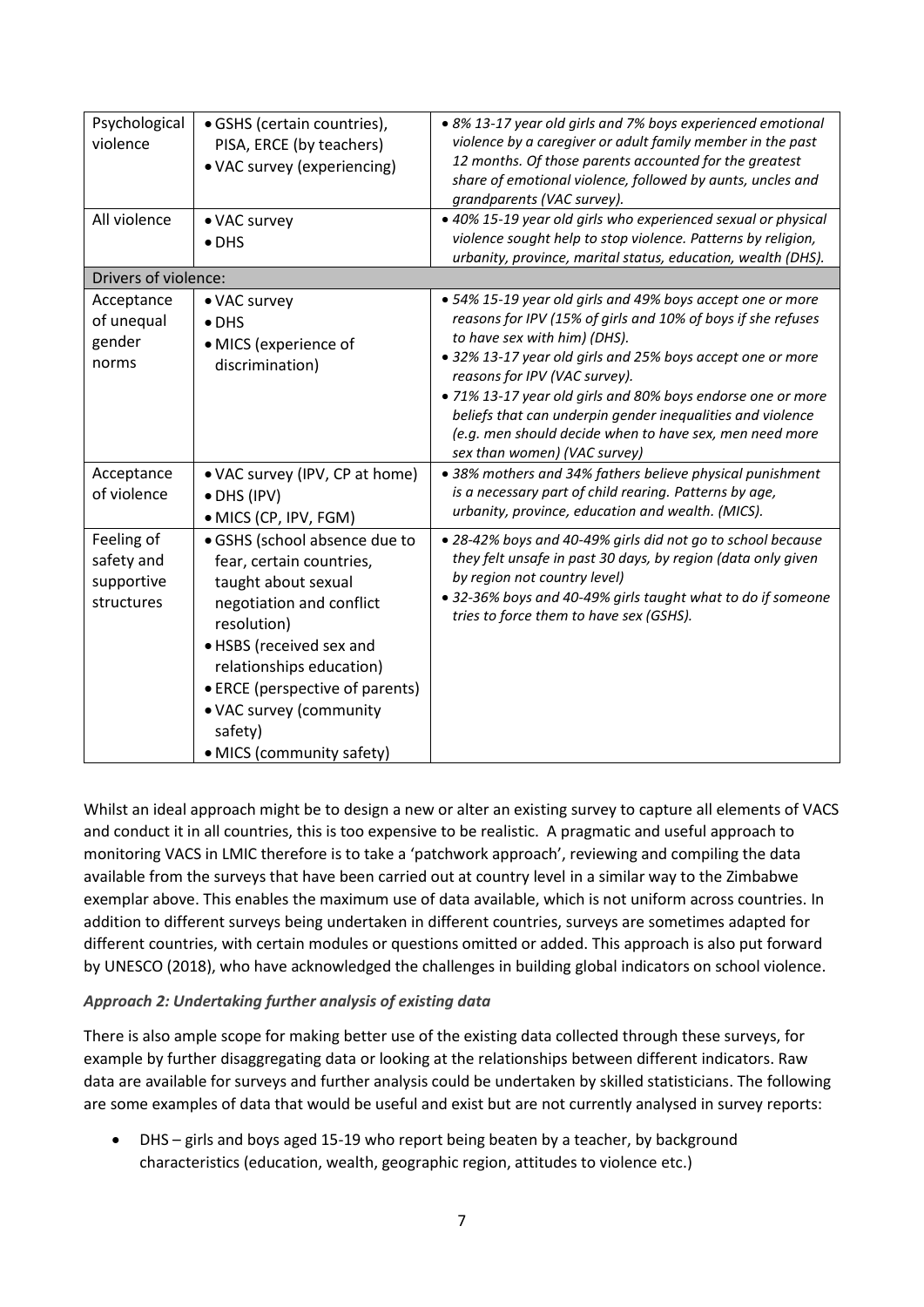- GSHS Girls' and boys' experience of sexual violence, by understanding of sexual negotiation and assertiveness, and whether students were taught about sexual negotiation and assertiveness at school.
- GSHS Girls' and boys' experience of violence, by whether they have been taught about managing conflict peacefully.
- VAC survey 13-17 year old girls' and boys' experience of physical violence by a teacher, by background characteristics (e.g. education level)

There may be opportunities to influence the kind of analysis that is undertaken by survey teams. UNESCO with UNGEI has set up an expert group - the SRGBV Measurement Action Group - which is aiming to create a model with criteria for how to generate data on SRGBV using different kinds of datasets. The Violence Against Children Survey country reports do not detail school-specific analysis, but this has recently been undertaken separately for 10 countries, mostly in sub-Saharan Africa<sup>4</sup>.

## *Approach 3: Collecting additional data*

Data could be more comprehensive if questions were added to surveys (or one 'best fit' survey identified and items added). This might be possible long term, but the process can be complex and lengthy (for the HBSC a minimum of 8 years was estimated from agreement on an additional question to validation for inclusion in the full survey globally – Roberts et al. 2009). Further analysis is needed to inform this approach, including identifying gaps in data across countries (as these are not simply dependent on the surveys undertaken but also the questions included in the surveys at country level), and further investigation as to the opportunities and constraints (e.g. political, financial) for each survey to expand questions or country coverage., The SRGBV Measurement Action Group, whilst primarily looking at how to better use existing data, may also examine the need to strengthen existing surveys. USAID has developed a toolkit to comprehensively evaluate student and teacher experience and beliefs of violence as well as their views on school safety and efforts to address violence<sup>5</sup>. This is not widely implemented, but is a useful resource for work considering the collection of new data.

## **5. Data on school environment and efforts to address VACS**

Data capturing school efforts can help to measure school safety and how supportive the environment is in addressing VACS. The UNGEI-led Global Working Group to End School-Related Gender-Based Violence has developed minimum standards and a monitoring framework to guide work globally, including actions and indicators to monitor comprehensive action on SRGBV (UNGEI 2018). These would need to be adapted to country policy frameworks, but at country or regional level are likely to include:

- % schools that have parents, students and community partners participating in school governance
- % schools implementing a school policy/code of conduct on violence
- % schools with children engaged in violence prevention and response (e.g. discipline committees)
- % schools with teachers trained in positive discipline, gender responsive pedagogies and VACS
- % schools with safe spaces for children to discuss and act on VACS (e.g. girls' clubs)
- % schools implementing curricula on gender, violence and rights
- % schools with (survivor-centred) response mechanisms for VACS
- % schools with separate toilets for male and females.

<sup>4</sup> <https://www.togetherforgirls.org/schools/#factsheets>

<sup>5</sup> <https://www.edu-links.org/resources/school-related-gender-based-violence-measurement-toolkit>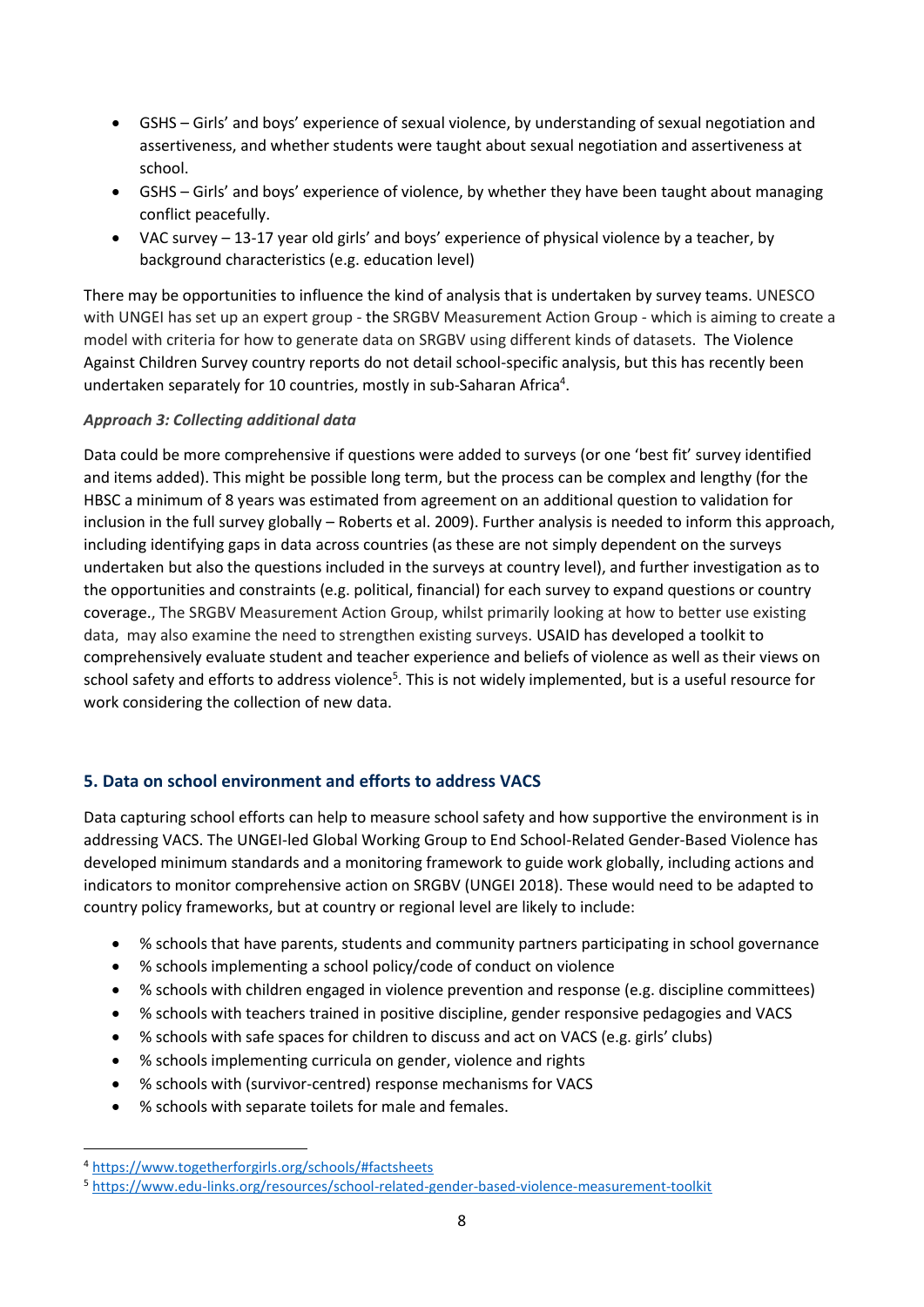## (UNGEI 2018)

Some of this information is captured by Education Management Information Systems (EMIS) in some countries. However, data quality and accessibility needs to be appraised at country level. In a study in Cote D'Ivoire, Ethiopia, Togo and Zambia this data – though reportedly collected - could not be accessed, even though the Ministries of Education and Unicef were partners in the programme (Parkes et al. 2017). Some of this data may also be captured by other systems, such as School Inspection monitoring.

Data can also be collected at school level, for example:

- Knowledge of different forms of VACS by school leadership and teachers
- % school leaders showing commitment and supportive attitudes to addressing VACS
- Awareness amongst students and staff about content of violence policy
- % teachers trained on VACS, child rights and gender
- % teachers using gender responsive approaches and child discipline techniques
- % students feeling safe at school
- % students who know what makes a healthy or unhealthy relationship
- % students who know how to report violence and what should happen
- % students who have confidence and trust in reporting mechanisms
- % students who feel safe travelling to/from/in school
- Increase in cases reported, increase in referral or action taken

## (UNGEI 2018)

Most of these data could be collected through surveys with students and teachers, and a small amount of this data is captured in existing school-based surveys (such as GSHS and HBSC - see Table 2). Work is underway to test and pilot operationalising the Minimum Standards, but this work is at an early stage<sup>6</sup>..

## **6. Interpreting and using data**

The multiplicity of data discussed to capture violence, its drivers, contexts and efforts to address it needs to be interpreted and considered for policy and practice implications in countries. Examples of initiatives where partners come together to examine evidence and identify areas where work is needed have shown to be important in connecting data and action (Parkes et al 2017). The Together for Girls initiative aims to increase impact of the Violence Against Children and Youth Surveys through establishing multi-sectoral steering groups in each country to guide the development of the study, ensure strong buy-in from the start, and oversee a process of reflecting on findings and building them into planning processes across sectors, with the help of a toolkit (Chiang et al., 2016). There are also groups in some countries that bring together researchers, policy makers and development partners to enhance evidence-based decision making, and these can be encouraged and built on (Parkes et al. 2017). There are many qualitative studies on violence against children that provide rich, contextualised analyses of violence that is difficult for survey data to do, and can also be drawn on in guiding policy decisions. Whilst there are some examples of this sort of evidence interpretation and planning taking place at national level, more work is needed to make data available and develop fora to examine evidence at sub-national level.

<sup>6</sup> <https://www.ungei.org/publication/whole-school-approach-prevent-school-related-gender-based-violence-1>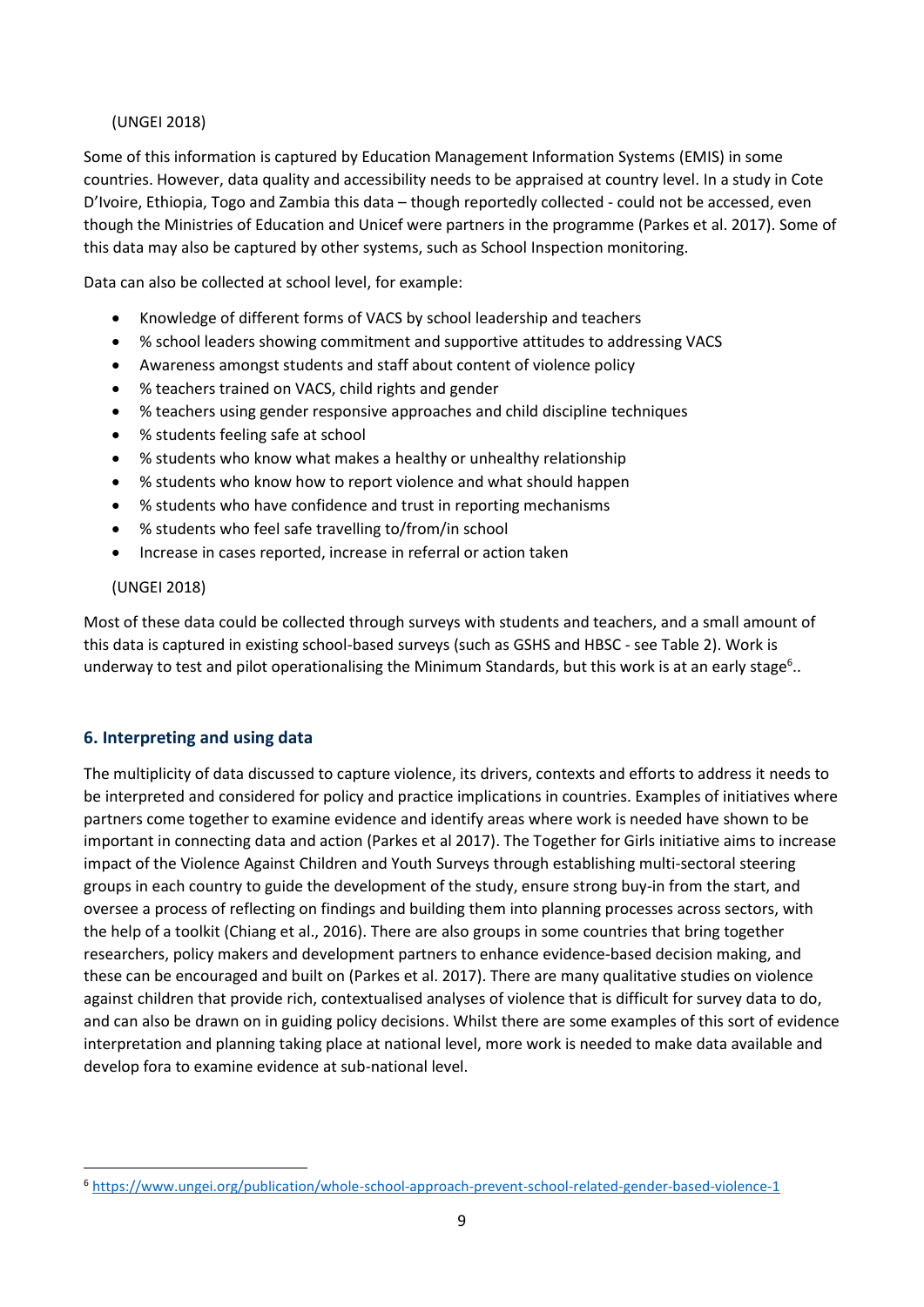## **7. Conclusion and recommendations**

Although there is no single survey that collects all data needed on VACS in all LMICs, a large amount of relevant data is collected regularly from a range of school-based and population-based surveys. Basic data are available in survey reports online and there is potential for additional analysis to be undertaken to further understand patterns of violence in and around school.

Recommendations for FCDO country advisers and partners:

- Identify which surveys have been undertaken and compile data to create a holistic picture of VACS. If possible work with in-country experts on VACS, including a statistician, to undertake further analysis of existing datasets.
- In countries where there are major gaps in surveys on VACS advocate for key surveys to be undertaken.

Recommendations for FCDO global work:

- Undertake an analysis of which indicators data are collected in which countries, and the last year that data were collected. This will help to visualise data availability globally and identify gaps, which would help feed into any discussions about adding questions into surveys.
- Explore possibilities for further analysis of datasets, either by preparing an analysis guidance framework for countries to take forward or actually conducting data analysis across countries. This could feed into or follow work advocating for survey teams to conduct analysis more targeted to VACS needs, either from previously collected data or going forward.
- Build alliances with other groups working on VACS measurement issues to identify what analysis and discussion has taken place around methodological, political and resource constraints and opportunities to expand surveys (in terms of questions asked, analysis done, countries where the surveys are run or frequency of surveys).
- Consider co-funding and advocacy for the development of global work towards improving consensus and comparability of VACS data, either through commissioning a group (similar to the Washington Group for statistics on disability) or supporting existing groups.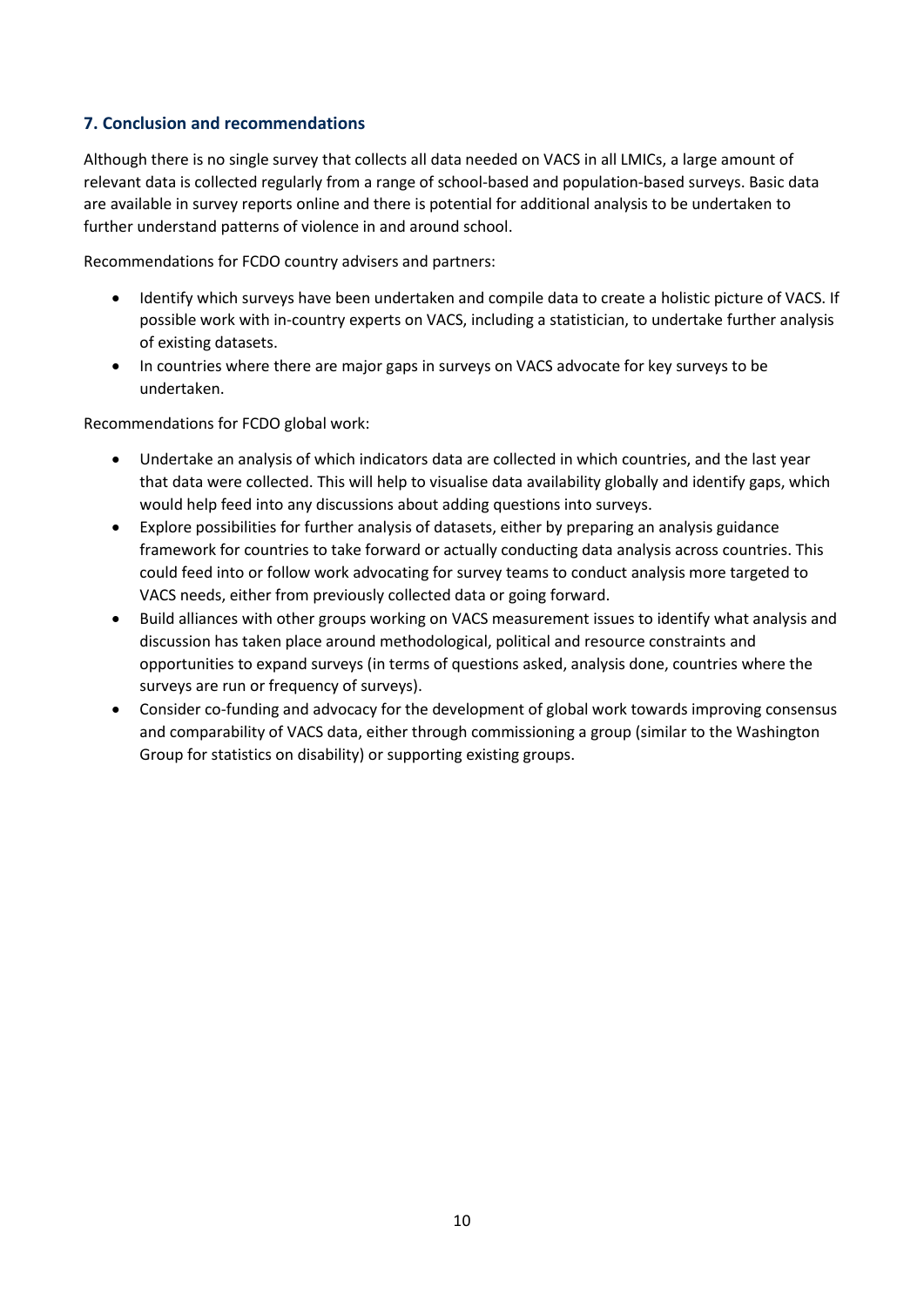## **Appendix 1: Key cross-national surveys measuring aspects of violence against children in and around schools: Coverage in low and middle income countries**

| Low and middle income country   | <b>GSHS</b> | <b>HBSC</b> | <b>VAC survey</b> | <b>DHS</b> | <b>MICS</b> | <b>SAQMEC</b> | <b>PASEC</b> | TIMMS/<br><b>PIRLS</b> | <b>PISA</b> | <b>ERCE</b> | <b>Total</b>   |
|---------------------------------|-------------|-------------|-------------------|------------|-------------|---------------|--------------|------------------------|-------------|-------------|----------------|
| Afghanistan                     |             |             |                   |            |             |               |              |                        |             |             | 3              |
| Albania                         |             |             |                   |            |             |               |              |                        |             |             | 6              |
| Algeria                         |             |             |                   |            |             |               |              |                        |             |             | $\overline{4}$ |
| American Samoa                  |             |             |                   |            |             |               |              |                        |             |             | $\mathbf 0$    |
| Angola                          |             |             |                   |            |             |               |              |                        |             |             | 3              |
| Argentina                       |             |             |                   |            |             |               |              |                        |             |             | 5              |
| Armenia                         |             |             |                   |            |             |               |              |                        |             |             | 3              |
| Azerbaijan                      |             |             |                   |            |             |               |              |                        |             |             | 5              |
| Bangladesh                      |             |             |                   |            |             |               |              |                        |             |             | 3              |
| <b>Barbados</b>                 |             |             |                   |            |             |               |              |                        |             |             | $\mathbf 1$    |
| <b>Belarus</b>                  |             |             |                   |            |             |               |              |                        |             |             | $\overline{2}$ |
| <b>Belize</b>                   |             |             |                   |            |             |               |              |                        |             |             | $\overline{2}$ |
| Benin                           |             |             |                   |            |             |               |              |                        |             |             | $\overline{4}$ |
| <b>Bhutan</b>                   |             |             |                   |            |             |               |              |                        |             |             | $\overline{2}$ |
| <b>Bolivia</b>                  |             |             |                   |            |             |               |              |                        |             |             | 4              |
| Bosnia and Herzegovina          |             |             |                   |            |             |               |              |                        |             |             | $\overline{4}$ |
| Botswana                        |             |             |                   |            |             |               |              |                        |             |             | 6              |
| <b>Brazil</b>                   |             |             |                   |            |             |               |              |                        |             |             | 3              |
| <b>Bulgaria</b>                 |             |             |                   |            |             |               |              |                        |             |             | $\overline{4}$ |
| <b>Burkina Faso</b>             |             |             |                   |            |             |               |              |                        |             |             | 3              |
| <b>Burundi</b>                  |             |             |                   |            |             |               |              |                        |             |             | 3              |
| Cabo Verde                      |             |             |                   |            |             |               |              |                        |             |             | $\mathbf 1$    |
| Cambodia                        |             |             |                   |            |             |               |              |                        |             |             | 5              |
| Cameroon                        |             |             |                   |            |             |               |              |                        |             |             | 3              |
| <b>Central African Republic</b> |             |             |                   |            |             |               |              |                        |             |             | $\overline{3}$ |
| Chad                            |             |             |                   |            |             |               |              |                        |             |             | 3              |
| China                           |             |             |                   |            |             |               |              |                        |             |             | 4              |
| Colombia                        |             |             |                   |            |             |               |              |                        |             |             | 6              |
| Comoros                         |             |             |                   |            |             |               |              |                        |             |             | 3              |
| Congo, Dem. Rep                 |             |             |                   |            |             |               |              |                        |             |             | 3              |
| Congo, Rep.                     |             |             |                   |            |             |               |              |                        |             |             | 3              |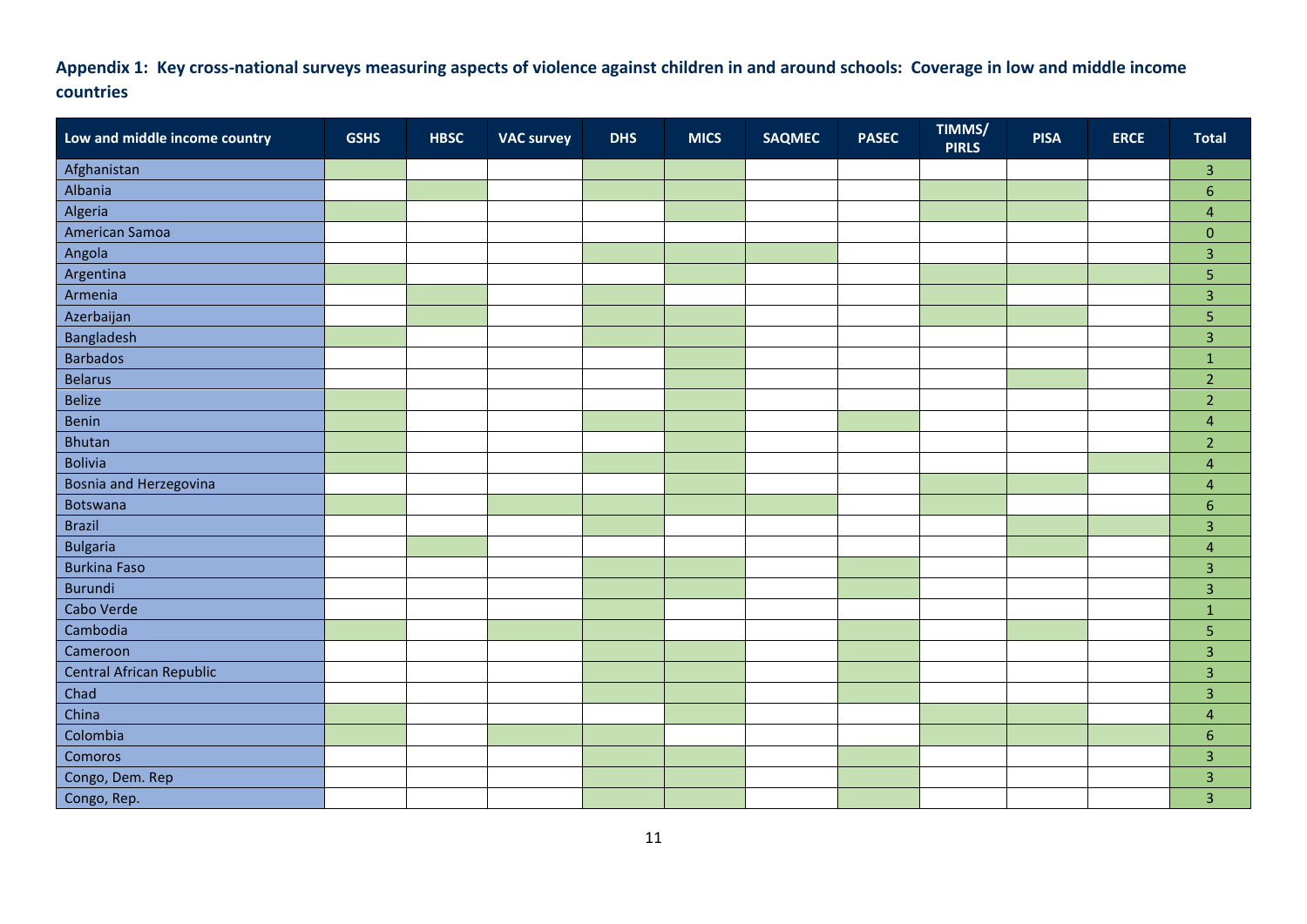| Low and middle income country         | <b>GSHS</b> | <b>HBSC</b> | <b>VAC survey</b> | <b>DHS</b> | <b>MICS</b> | <b>SAQMEC</b> | <b>PASEC</b> | TIMMS/<br><b>PIRLS</b> | <b>PISA</b> | <b>ERCE</b> | <b>Total</b>            |
|---------------------------------------|-------------|-------------|-------------------|------------|-------------|---------------|--------------|------------------------|-------------|-------------|-------------------------|
| Costa Rica                            |             |             |                   |            |             |               |              |                        |             |             | $\overline{2}$          |
| Côte d'Ivoire                         |             |             |                   |            |             |               |              |                        |             |             | $\overline{4}$          |
| Cuba                                  |             |             |                   |            |             |               |              |                        |             |             | $\overline{2}$          |
| Djibouti                              |             |             |                   |            |             |               |              |                        |             |             | $\overline{3}$          |
| Dominica                              |             |             |                   |            |             |               |              |                        |             |             | $\mathbf 1$             |
| Dominican Republic                    |             |             |                   |            |             |               |              |                        |             |             | 5                       |
| Ecuador                               |             |             |                   |            |             |               |              |                        |             |             | $\overline{3}$          |
| Egypt, Arab Rep.                      |             |             |                   |            |             |               |              |                        |             |             | $\overline{4}$          |
| El Salvador                           |             |             |                   |            |             |               |              |                        |             |             | $6\phantom{1}$          |
| <b>Equatorial Guinea</b>              |             |             |                   |            |             |               |              |                        |             |             | $\overline{2}$          |
| Eritrea                               |             |             |                   |            |             |               |              |                        |             |             | $\mathbf 1$             |
| Ethiopia                              |             |             |                   |            |             |               |              |                        |             |             | $\overline{2}$          |
| <b>Federated States of Micronesia</b> |             |             |                   |            |             |               |              |                        |             |             | $\mathbf{1}$            |
| Fiji                                  |             |             |                   |            |             |               |              |                        |             |             | $\overline{2}$          |
| Gabon                                 |             |             |                   |            |             |               |              |                        |             |             | $\overline{3}$          |
| Gambia, The                           |             |             |                   |            |             |               |              |                        |             |             | $\overline{3}$          |
| Georgia                               |             |             |                   |            |             |               |              |                        |             |             | $\overline{4}$          |
| Ghana                                 |             |             |                   |            |             |               |              |                        |             |             | $\overline{\mathbf{4}}$ |
| Grenada                               |             |             |                   |            |             |               |              |                        |             |             | $\mathbf{1}$            |
| Guatemala                             |             |             |                   |            |             |               |              |                        |             |             | $\overline{5}$          |
| Guinea                                |             |             |                   |            |             |               |              |                        |             |             | $\overline{3}$          |
| Guinea-Bissau                         |             |             |                   |            |             |               |              |                        |             |             | $\mathbf 1$             |
| Guyana                                |             |             |                   |            |             |               |              |                        |             |             | $\overline{3}$          |
| Haiti                                 |             |             |                   |            |             |               |              |                        |             |             | $\overline{2}$          |
| Honduras                              |             |             |                   |            |             |               |              |                        |             |             | $\overline{7}$          |
| India                                 |             |             |                   |            |             |               |              |                        |             |             | $\overline{\mathbf{5}}$ |
| Indonesia                             |             |             |                   |            |             |               |              |                        |             |             | $\overline{5}$          |
| Iran, Islamic Rep.                    |             |             |                   |            |             |               |              |                        |             |             | $\overline{2}$          |
| Iraq                                  |             |             |                   |            |             |               |              |                        |             |             | $\overline{2}$          |
| Jamaica                               |             |             |                   |            |             |               |              |                        |             |             | $\overline{2}$          |
| Jordan                                |             |             |                   |            |             |               |              |                        |             |             | $\overline{4}$          |
| Kazakhstan                            |             |             |                   |            |             |               |              |                        |             |             | $\overline{5}$          |
| Kenya                                 |             |             |                   |            |             |               |              |                        |             |             | 5                       |
| Kiribati                              |             |             |                   |            |             |               |              |                        |             |             | $\overline{2}$          |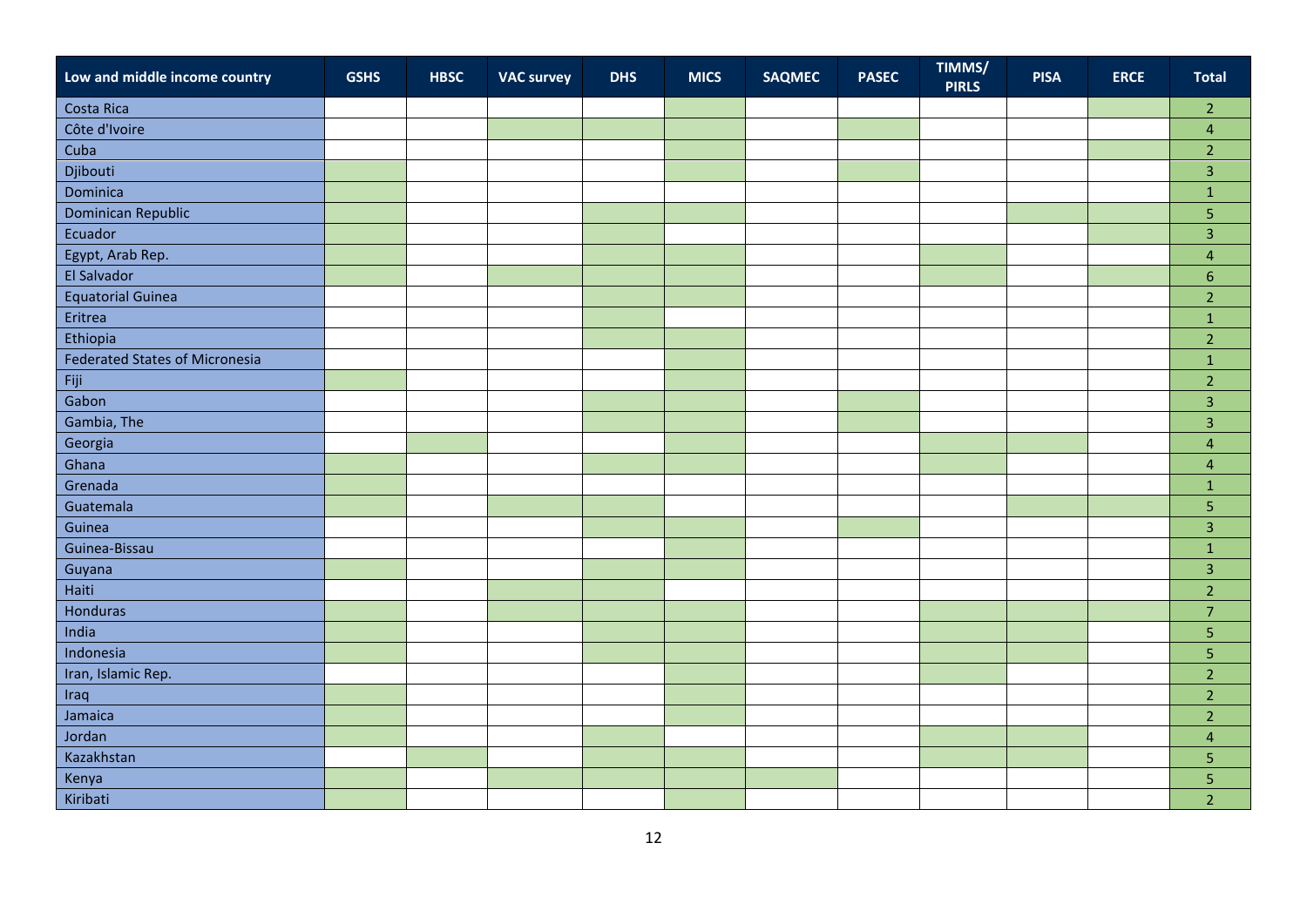| Low and middle income country | <b>GSHS</b> | <b>HBSC</b> | <b>VAC survey</b> | <b>DHS</b> | <b>MICS</b> | <b>SAQMEC</b> | <b>PASEC</b> | TIMMS/<br><b>PIRLS</b> | <b>PISA</b> | <b>ERCE</b> | <b>Total</b>            |
|-------------------------------|-------------|-------------|-------------------|------------|-------------|---------------|--------------|------------------------|-------------|-------------|-------------------------|
| Korea, Dem. People's Rep.     |             |             |                   |            |             |               |              |                        |             |             | $\overline{\mathbf{3}}$ |
| Kosovo                        |             |             |                   |            |             |               |              |                        |             |             | $\overline{3}$          |
| Kyrgyz Republic               |             |             |                   |            |             |               |              |                        |             |             | $\overline{4}$          |
| Lao PDR                       |             |             |                   |            |             |               |              |                        |             |             | $\overline{5}$          |
| Lebanon                       |             |             |                   |            |             |               |              |                        |             |             | $\overline{5}$          |
| Lesotho                       |             |             |                   |            |             |               |              |                        |             |             | $\overline{4}$          |
| Liberia                       |             |             |                   |            |             |               |              |                        |             |             | $\overline{3}$          |
| Libya                         |             |             |                   |            |             |               |              |                        |             |             | $\overline{2}$          |
| Madagascar                    |             |             |                   |            |             |               |              |                        |             |             | $\overline{3}$          |
| Malawi                        |             |             |                   |            |             |               |              |                        |             |             | 5                       |
| Malaysia                      |             |             |                   |            |             |               |              |                        |             |             | $\overline{3}$          |
| Maldives                      |             |             |                   |            |             |               |              |                        |             |             | $\overline{3}$          |
| Mali                          |             |             |                   |            |             |               |              |                        |             |             | $\overline{3}$          |
| <b>Marshall Islands</b>       |             |             |                   |            |             |               |              |                        |             |             | $\pmb{0}$               |
| Mauritania                    |             |             |                   |            |             |               |              |                        |             |             | $\overline{\mathbf{4}}$ |
| Mauritius                     |             |             |                   |            |             |               |              |                        |             |             | $\overline{3}$          |
| Mexico                        |             |             |                   |            |             |               |              |                        |             |             | $\overline{5}$          |
| Moldova                       |             |             |                   |            |             |               |              |                        |             |             | $\boldsymbol{6}$        |
| Mongolia                      |             |             |                   |            |             |               |              |                        |             |             | $\overline{3}$          |
| Montenegro                    |             |             |                   |            |             |               |              |                        |             |             | $\overline{2}$          |
| Morocco                       |             |             |                   |            |             |               |              |                        |             |             | $\overline{4}$          |
| Mozambique                    |             |             |                   |            |             |               |              |                        |             |             | $\overline{5}$          |
| Myanmar                       |             |             |                   |            |             |               |              |                        |             |             | $\overline{3}$          |
| Namibia                       |             |             |                   |            |             |               |              |                        |             |             | $\overline{4}$          |
| Nepal                         |             |             |                   |            |             |               |              |                        |             |             | $\overline{3}$          |
| Nicaragua                     |             |             |                   |            |             |               |              |                        |             |             | $\overline{3}$          |
| Niger                         |             |             |                   |            |             |               |              |                        |             |             | $\overline{3}$          |
| Nigeria                       |             |             |                   |            |             |               |              |                        |             |             | $\overline{3}$          |
| North Macedonia               |             |             |                   |            |             |               |              |                        |             |             | $\overline{\mathbf{5}}$ |
| Pakistan                      |             |             |                   |            |             |               |              |                        |             |             | $\overline{4}$          |
| Papua New Guinea              |             |             |                   |            |             |               |              |                        |             |             | $\mathbf{1}$            |
| Paraguay                      |             |             |                   |            |             |               |              |                        |             |             | $\overline{5}$          |
| Peru                          |             |             |                   |            |             |               |              |                        |             |             | $\overline{4}$          |
| Philippines                   |             |             |                   |            |             |               |              |                        |             |             | $\overline{5}$          |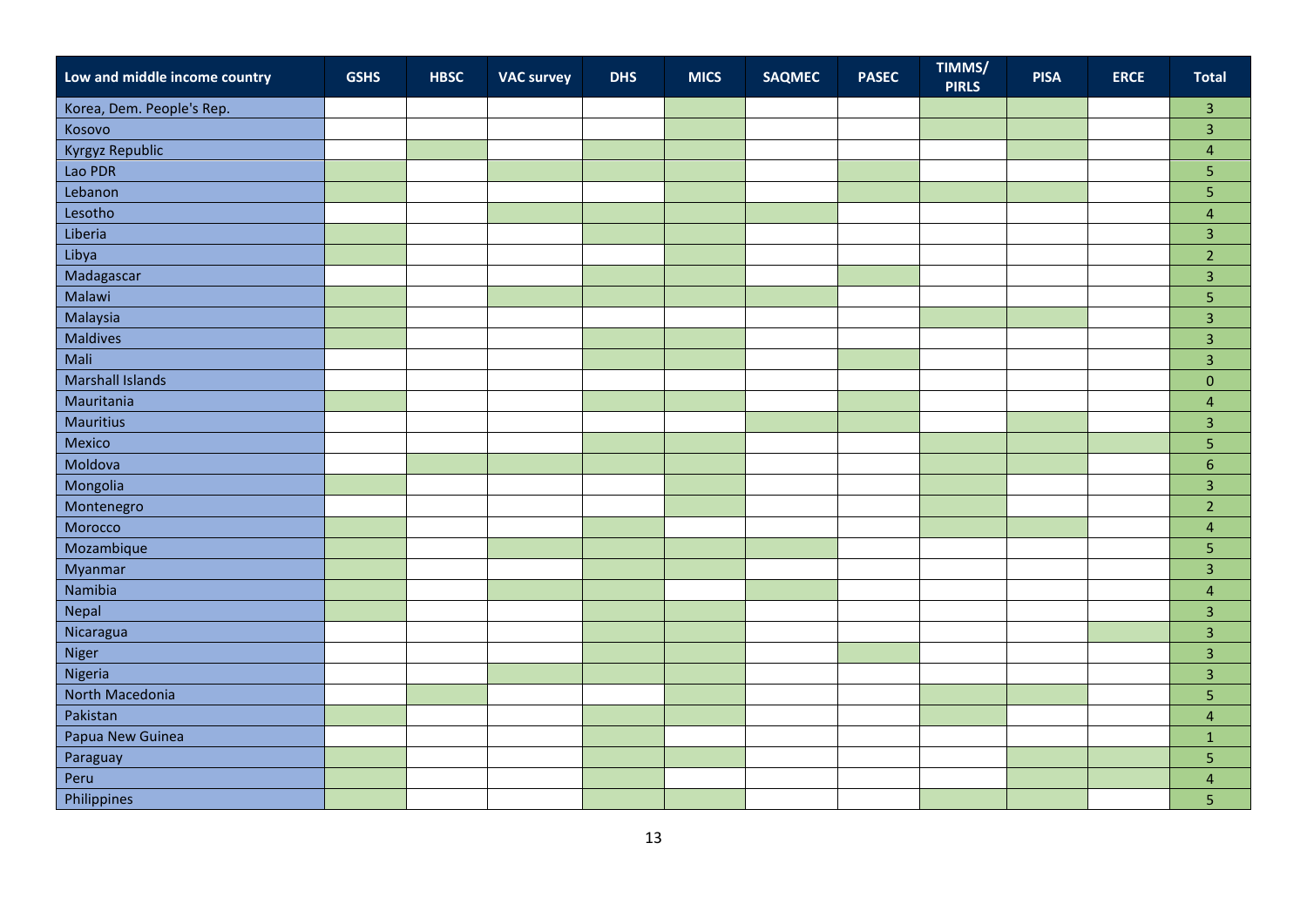| Low and middle income country   | <b>GSHS</b> | <b>HBSC</b> | <b>VAC survey</b> | <b>DHS</b> | <b>MICS</b> | <b>SAQMEC</b> | <b>PASEC</b> | TIMMS/<br><b>PIRLS</b> | <b>PISA</b> | <b>ERCE</b> | <b>Total</b>   |
|---------------------------------|-------------|-------------|-------------------|------------|-------------|---------------|--------------|------------------------|-------------|-------------|----------------|
| <b>Russian Federation</b>       |             |             |                   |            |             |               |              |                        |             |             | $\mathsf 3$    |
| Rwanda                          |             |             |                   |            |             |               |              |                        |             |             | $\overline{3}$ |
| Samoa                           |             |             |                   |            |             |               |              |                        |             |             | $\overline{2}$ |
| São Tomé and Principe           |             |             |                   |            |             |               |              |                        |             |             | $\overline{2}$ |
| Senegal                         |             |             |                   |            |             |               |              |                        |             |             | $\overline{5}$ |
| Serbia                          |             |             |                   |            |             |               |              |                        |             |             | $\overline{5}$ |
| Sierra Leone                    |             |             |                   |            |             |               |              |                        |             |             | $\overline{3}$ |
| Solomon Islands                 |             |             |                   |            |             |               |              |                        |             |             | $\mathbf 1$    |
| Somalia                         |             |             |                   |            |             |               |              |                        |             |             | $\mathbf{1}$   |
| South Africa                    |             |             |                   |            |             |               |              |                        |             |             | $\overline{3}$ |
| South Sudan                     |             |             |                   |            |             |               |              |                        |             |             | $\mathbf 1$    |
| Sri Lanka                       |             |             |                   |            |             |               |              |                        |             |             | $\overline{2}$ |
| St. Lucia                       |             |             |                   |            |             |               |              |                        |             |             | $\mathbf{1}$   |
| St. Vincent and the Grenadines  |             |             |                   |            |             |               |              |                        |             |             | $\pmb{0}$      |
| Sudan                           |             |             |                   |            |             |               |              |                        |             |             | $\overline{3}$ |
| Suriname                        |             |             |                   |            |             |               |              |                        |             |             | $\overline{2}$ |
| Swaziland                       |             |             |                   |            |             |               |              |                        |             |             | $\overline{5}$ |
| Syrian Arab Republic            |             |             |                   |            |             |               |              |                        |             |             | $\overline{3}$ |
| Tajikistan                      |             |             |                   |            |             |               |              |                        |             |             | $\overline{3}$ |
| Tanzania                        |             |             |                   |            |             |               |              |                        |             |             | $\overline{5}$ |
| Thailand                        |             |             |                   |            |             |               |              |                        |             |             | $\overline{5}$ |
| Timor-Leste                     |             |             |                   |            |             |               |              |                        |             |             | $\overline{2}$ |
| Togo                            |             |             |                   |            |             |               |              |                        |             |             | $\overline{3}$ |
| Tonga                           |             |             |                   |            |             |               |              |                        |             |             | $\overline{2}$ |
| <b>Trinidad and Tobago</b>      |             |             |                   |            |             |               |              |                        |             |             | $\overline{3}$ |
| Tunisia                         |             |             |                   |            |             |               |              |                        |             |             | $\overline{5}$ |
| Turkey                          |             |             |                   |            |             |               |              |                        |             |             | $\overline{5}$ |
| <b>Turks and Caicos Islands</b> |             |             |                   |            |             |               |              |                        |             |             | $\mathbf 1$    |
| Turkmenistan                    |             |             |                   |            |             |               |              |                        |             |             | $\overline{2}$ |
| Tuvalu                          |             |             |                   |            |             |               |              |                        |             |             | $\overline{2}$ |
| Uganda                          |             |             |                   |            |             |               |              |                        |             |             | $\overline{4}$ |
| Ukraine                         |             |             |                   |            |             |               |              |                        |             |             | $\overline{5}$ |
| Uruguay                         |             |             |                   |            |             |               |              |                        |             |             | $\overline{3}$ |
| Uzbekistan                      |             |             |                   |            |             |               |              |                        |             |             | $\overline{3}$ |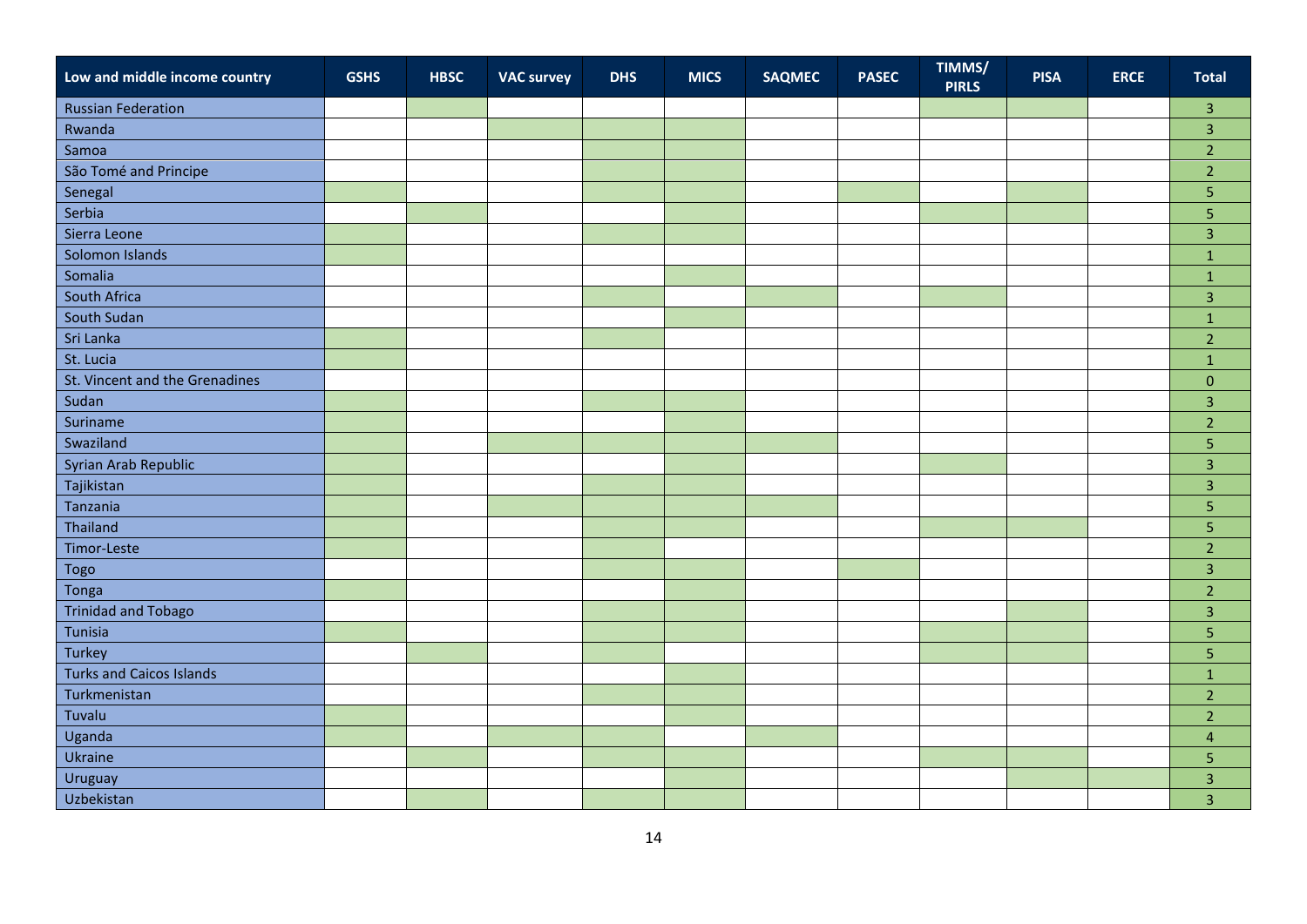| Low and middle income country | <b>GSHS</b> | <b>HBSC</b> | <b>VAC survey</b> | <b>DHS</b> | <b>MICS</b> | <b>SAQMEC</b> | <b>PASEC</b> | TIMMS/<br><b>PIRLS</b> | <b>PISA</b> | <b>ERCE</b> | <b>Total</b> |
|-------------------------------|-------------|-------------|-------------------|------------|-------------|---------------|--------------|------------------------|-------------|-------------|--------------|
| Vanuatu                       |             |             |                   |            |             |               |              |                        |             |             |              |
| Venezuela, RB                 |             |             |                   |            |             |               |              |                        |             |             |              |
| Vietnam                       |             |             |                   |            |             |               |              |                        |             |             |              |
| West Bank and Gaza            |             |             |                   |            |             |               |              |                        |             |             |              |
| Yemen, Rep.                   |             |             |                   |            |             |               |              |                        |             |             |              |
| Zambia                        |             |             |                   |            |             |               |              |                        |             |             | b            |
| Zimbabwe                      |             |             |                   |            |             |               |              |                        |             |             |              |
| <b>Total LMICs</b>            | 72          | 14          | 22                | 91         | 109         | 14            | 25           | 42                     | 43          | 18          | 456          |

### Information accurate as of March 2021.

Denotes that at least one survey has been undertaken in the country. Surveys are usually carried out at regular intervals. Check the survey website for the latest date for a particular country.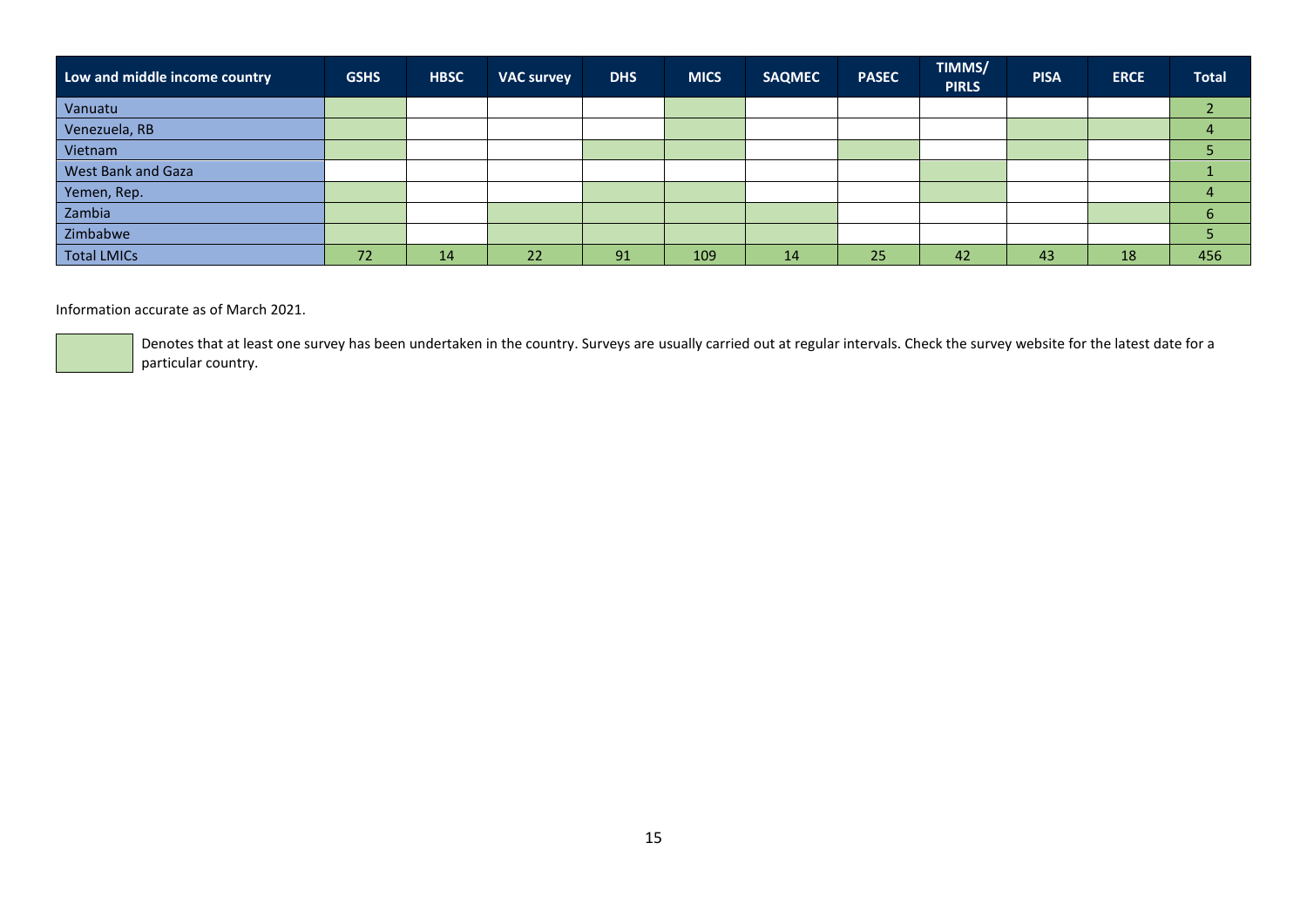## **Appendix 2: Key cross-national surveys measuring aspects of violence against children in and around schools: Description and appraisal**

| Global School-based student Health Surveys (GSHS) https://www.who.int/ncds/surveillance/gshs/en/ |  |
|--------------------------------------------------------------------------------------------------|--|
|--------------------------------------------------------------------------------------------------|--|

| <b>Description</b>                                                                                                                                                                         | <b>Country</b><br>Coverage                       | <b>Frequency</b>                                                                                                                                  | Type of sample                                                                                                                                                                             | <b>Respondents</b>                                                                                                                                                                                                                                    | <b>Types of violence</b>                                                                                            | <b>Relevant indicators/questions</b>                                                                                                                                                                                                                                                                                                                                                               | <b>Disaggregation</b>                                                                                                               |
|--------------------------------------------------------------------------------------------------------------------------------------------------------------------------------------------|--------------------------------------------------|---------------------------------------------------------------------------------------------------------------------------------------------------|--------------------------------------------------------------------------------------------------------------------------------------------------------------------------------------------|-------------------------------------------------------------------------------------------------------------------------------------------------------------------------------------------------------------------------------------------------------|---------------------------------------------------------------------------------------------------------------------|----------------------------------------------------------------------------------------------------------------------------------------------------------------------------------------------------------------------------------------------------------------------------------------------------------------------------------------------------------------------------------------------------|-------------------------------------------------------------------------------------------------------------------------------------|
| The survey collects data from<br>adolescent schoolchildren on<br>risk behaviours linked to poor<br>health. Implemented by WHO<br>and US Center for Disease<br>Control and Prevention (CDC) | Broad coverage<br>across regions<br>and 72 LMICs | Approx. every<br>6 years<br>(a few<br>countries<br>have not had<br>survey for the<br>past 15<br>years).<br>No surveys<br>published<br>since 2017. | School-based<br>Primary and secondary<br>schools are sampled to<br>provide a cross<br>sectional national<br>sample. Survey is self-<br>completed<br>questionnaire<br>conducted in schools. | Schoolchildren aged<br>approx. 13-17<br>Sampling is based on<br>school grades (late<br>primary and early<br>secondary) rather<br>than age, so ages can<br>vary.<br>13-15 age range is<br>often pulled out for<br>analysis and<br>comparison purposes. | • Bullying experience<br>• Fighting experience<br>• Violence by teacher<br>and intimate partner<br>in few countries | Core module (all countries):<br>- Bullying experience (past month)<br>- fighting experience (past year)<br><b>Additional questions (certain countries):</b><br>- physical violence by intimate partner<br>- rape (any perpetrator)<br>- taught about physical violence at school<br>- school absence due to fear of violence<br>- verbal abuse, physical abuse by a teacher<br>- sex before age 14 | $\bullet$ Sex (M, F)<br>• Urban/Rural<br>• Region/province<br>(depending on sample<br>size)<br>• Age sometimes (13-15<br>$& 16-17)$ |

**Appraisal of strengths as VACS measure**

Questions and sample are oriented around school, unlike most others. Of the school-oriented surveys this one has the greatest global coverage and the broadest range of questions.

#### **Appraisal of weaknesses as VACS measure**

Only data on bullying is collected across all countries. Other selected types of violence only collected in a small number of countries, although this may expand in time. Surveys conducted very sporadically in many countri

### **Health Behaviour in School-aged Children (HBSC)** [http://www.hbsc.org](http://www.hbsc.org/)

| <b>Description</b>                                                                                                                                                                                                                                                                                                                                                          | <b>Country</b><br>Coverage                                    | Frequency     | Type of sample                                                                                                                                                                                                                                             | <b>Respondents</b>                             | <b>Types of violence</b>                                                                                                         | <b>Relevant indicators/questions</b>                                                                                                                                                                                                                                                                                                                                                                                                                                                                                                                                                                                                              | <b>Disaggregation</b>                                              |
|-----------------------------------------------------------------------------------------------------------------------------------------------------------------------------------------------------------------------------------------------------------------------------------------------------------------------------------------------------------------------------|---------------------------------------------------------------|---------------|------------------------------------------------------------------------------------------------------------------------------------------------------------------------------------------------------------------------------------------------------------|------------------------------------------------|----------------------------------------------------------------------------------------------------------------------------------|---------------------------------------------------------------------------------------------------------------------------------------------------------------------------------------------------------------------------------------------------------------------------------------------------------------------------------------------------------------------------------------------------------------------------------------------------------------------------------------------------------------------------------------------------------------------------------------------------------------------------------------------------|--------------------------------------------------------------------|
| The survey aims to assess the<br>health and health behaviour of<br>adolescents. It enables the<br>quantification of patterns of key<br>health behaviours, health<br>indicators and contextual<br>variables. The survey is carried<br>out globally and with global<br>rather than country survey<br>reports produced. Implemented<br>by WHO (regional office for<br>Europe). | 49 (mostly<br>European and<br>North<br>American)<br>countries | Every 4 years | School-based<br>Each country (region)<br>uses cluster sampling<br>to ensure that the<br>sample is<br>representative of all in<br>the age range.<br>The survey is a self-<br>completed<br>questionnaire (paper<br>or web) administered<br>in the classroom. | Schoolchildren aged 11,<br>13- and 15-year-old | • Bullying experience at<br>school<br>• Fighting experience<br>(questionnaires)<br>appear to be uniform<br>across all countries) | • During the past 12 months, how many times were<br>you in a physical fight?<br>• How often have you taken part in bullying another<br>student(s) at school in the past couple of months?<br>• How often have you been bullied at school in the past<br>couple of months?<br>• How often have you been bullied in the following<br>ways?: Someone sent mean instant messages, wall<br>postings, emails and text messages, or created a<br>website that made fun of me.<br>• How often have you been bullied in the following<br>ways?: Someone took unflattering or inappropriate<br>pictures of me without permission and posted them<br>online. | • Age $(11, 13, 15)$<br>$\bullet$ Sex (M, F)<br>• Family affluence |

#### **Appraisal of strengths as VACS measure**

Good questions on bullying (survey questions add contextual information on what exactly is meant by bullying) and there is an ability to disaggregate data by family affluence (although this data may only be available in ra

#### **Appraisal of weaknesses as VACS measure**

Poor coverage of LMICs. Violence is limited to peer-violence and bullying. No questions on sexual harassment or abuse, IPV or violent disciplining techniques at school or at the home. Because this is one cross-national sur are made between countries. There are no country reports or more detailed analysis, although this can potentially be carried out from accessing the raw data.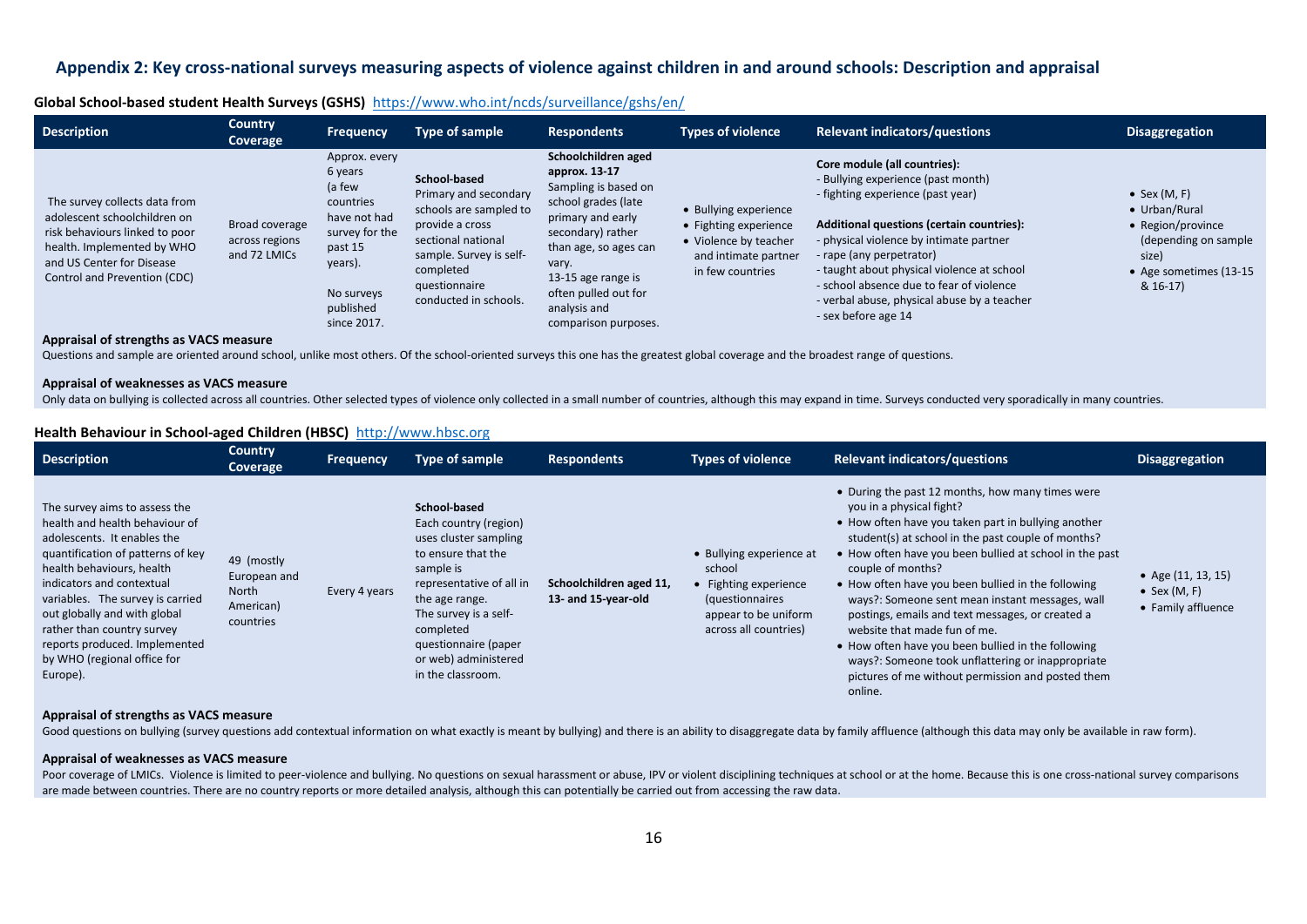## **Violence Against Children and Youth Surveys (VAC survey)** <https://www.togetherforgirls.org/violence-children-surveys/>

## <https://www.cdc.gov/violenceprevention/childabuseandneglect/vacs/index.html>

| <b>Description</b>                                                                                                                                                                                                                                                                                                                                                                                             | <b>Country</b><br>Coverage                                                                       | <b>Frequency</b>                                                                                                                                                   | Type of sample                                                                                                    | <b>Respondents</b>                                                                                                                                                              | <b>Types of violence</b>                                                                    | <b>Relevant indicators/questions</b>                                                                                                                                                                                                                                                                                                                                                                                                                                                                                                                                                                                                                                                                                                                 | <b>Disaggregation</b>                                                                                              |
|----------------------------------------------------------------------------------------------------------------------------------------------------------------------------------------------------------------------------------------------------------------------------------------------------------------------------------------------------------------------------------------------------------------|--------------------------------------------------------------------------------------------------|--------------------------------------------------------------------------------------------------------------------------------------------------------------------|-------------------------------------------------------------------------------------------------------------------|---------------------------------------------------------------------------------------------------------------------------------------------------------------------------------|---------------------------------------------------------------------------------------------|------------------------------------------------------------------------------------------------------------------------------------------------------------------------------------------------------------------------------------------------------------------------------------------------------------------------------------------------------------------------------------------------------------------------------------------------------------------------------------------------------------------------------------------------------------------------------------------------------------------------------------------------------------------------------------------------------------------------------------------------------|--------------------------------------------------------------------------------------------------------------------|
| The survey collects data on<br>multiple forms of violence and<br>on risk factors, protective factors<br>and consequences of violence of<br>children up to the age of 24.<br>Data analyses is complemented<br>by the creation of national<br>actions plans with decision<br>makers. Implemented by U.S.<br>Centers for Disease Control and<br>Prevention (CDC), Together for<br>Girls and national governments. | 24 countries<br>mostly LMIC<br>(Africa, Asia-<br>Pacific, Latin<br>America and<br>the Caribbean) | Started in<br>2010 and has<br>slowly spread<br>to more<br>countries.<br>Two<br>countries so<br>far have done<br>the survey<br>more than<br>once (8-9<br>year gap). | <b>Household surveys</b><br>Randomly selected<br>and nationally<br>representative sample<br>In person interviews. | <b>Head of Household:</b><br>core questionnaire<br>(background household<br>data)<br><b>Males and females ages</b><br>13 to 24: participant<br>questionnaire (violence<br>data) | • Physical violence<br>• Emotional violence<br>• Sexual violence<br>(in and around schools) | • Gender attitudes related to violence (IPV, child<br>physical disciplining)<br>• Perception of safety<br>• Witnessing violence (before the age of 18 and<br>incidence over the last 12 months)<br>• Victimization physical violence (IPV, Peer violence,<br>parents, adult caregivers and other adult relatives,<br>other adults in the community, teachers)<br>• Physical, emotional and sexual violence<br>• Missing schools because of fear<br>• Perpetration physical violence (IPV, general)<br>• Victimization emotional violence (parents, adult<br>caregivers and other adult relatives)<br>• Sexual violence (exploitation, sexual abuse)<br>• Self-inflicted violence<br>• Service seeking and utilization after experiencing<br>violence | • Age group $(13-17)$<br>years olds or<br>adolescents and<br>18-24 years olds or<br>young adults)<br>• Sex $(M/F)$ |

#### **Appraisal of strengths as VACS measure**

There are region-specific core questionnaire tools for Latin America and Sub-Saharan Africa and modules that are added according to the context of each country. Questions are very clear and direct and cover a wide range of Good ethics protocols. Excellent programme in place that draws on and contextualises evidence with policymakers and partners at national level, considers implications and feeds into policy and practice (Together for Girls)

#### **Appraisal of weaknesses as VACS measure**

Surveys are not conducted on a regular basis and are constrained to funding availability (these household surveys are expensive to run). Sample seems to not large enough to disaggregate as much as would be useful, e.g. by religion (some background data is collected on education level, paid work, marriage, sexual debut), but this can be further investigated. Few questions on school-specific violence.

| ິ່<br><b>Description</b>                                                                                                                                                                                                                                                                                                                                        | <b>Country</b><br>Coverage | <b>Frequency</b>         | Type of sample                                                                                                                                                                                         | <b>Respondents</b>                                                        | <b>Types of violence</b>                                                                                                                                                                                                                                                                                | <b>Relevant indicators/questions</b>                                                                                                                                                                                                                                                                                                                                                                                                                                                                                                                                                                                                                                                                                 | <b>Disaggregation</b>                                                                                                                                                                                                                                                 |
|-----------------------------------------------------------------------------------------------------------------------------------------------------------------------------------------------------------------------------------------------------------------------------------------------------------------------------------------------------------------|----------------------------|--------------------------|--------------------------------------------------------------------------------------------------------------------------------------------------------------------------------------------------------|---------------------------------------------------------------------------|---------------------------------------------------------------------------------------------------------------------------------------------------------------------------------------------------------------------------------------------------------------------------------------------------------|----------------------------------------------------------------------------------------------------------------------------------------------------------------------------------------------------------------------------------------------------------------------------------------------------------------------------------------------------------------------------------------------------------------------------------------------------------------------------------------------------------------------------------------------------------------------------------------------------------------------------------------------------------------------------------------------------------------------|-----------------------------------------------------------------------------------------------------------------------------------------------------------------------------------------------------------------------------------------------------------------------|
| Collects data on population<br>health, HIV and nutrition on large<br>sample sizes between 5,000 and<br>30,000 households. In addition<br>to the standard survey there are<br>interim DHS surveys which are<br>shorter questionnaires<br>conducted in between rounds of<br>DHS surveys. Implemented by<br>Inner City Fund ICF (funded by<br>USAID) and partners. | Over 90<br>countries       | Approx. every<br>5 years | <b>Nationally</b><br>representative<br>household surveys.<br>Data are collected of<br>selected nationally<br>and subnationally<br>representative<br>samples of<br>households. In-person<br>interviews. | Women of reproductive<br>age (15-49)<br>Men age 15-49, 15-54,<br>or 15-59 | • Attitude towards<br>women<br>empowerment and<br>domestic violence<br>(core questionnaire)<br>• IPV and FGM<br>(optional questions)<br>• Surveys sometimes<br>include UNICEF<br>Multiple Indicator<br><b>Cluster Surveys</b><br>(MICS) modules, such<br>as:<br><b>Child Discipline</b><br>Child Labour | • Core questionnaire women: Ability to negotiate sexual<br>relations with husband, decision-making with regards<br>to earnings and purchases in the household, attitude<br>toward wife beating (wife beating justified for at least<br>one specific reason)<br>• Core questionnaire men: decision-making with<br>regards to earnings and purchases in the household,<br>attitude toward wife beating, respondent's father beat<br>mother.<br>• Domestic Violence module: Marital control and<br>emotional, sexual and physical treatment of woman by<br>their husband or partner (details about experiences),<br>physical and sexual violence by previous partner,<br>physical and sexual violence by another person | • Region/province<br>$\bullet$ Sex (M/F)<br>• Age $(15-19)$ is one<br>age group)<br>• Religion<br>• Ethnic group<br>$\bullet$ Urban /rural<br>• Education (none,<br>primary,<br>secondary, more<br>than secondary)<br>• Employment<br>(employed for<br>cash, employed |

### **Demographic and Health Surveys (DHS)** [https://dhsprogram.com](https://dhsprogram.com/)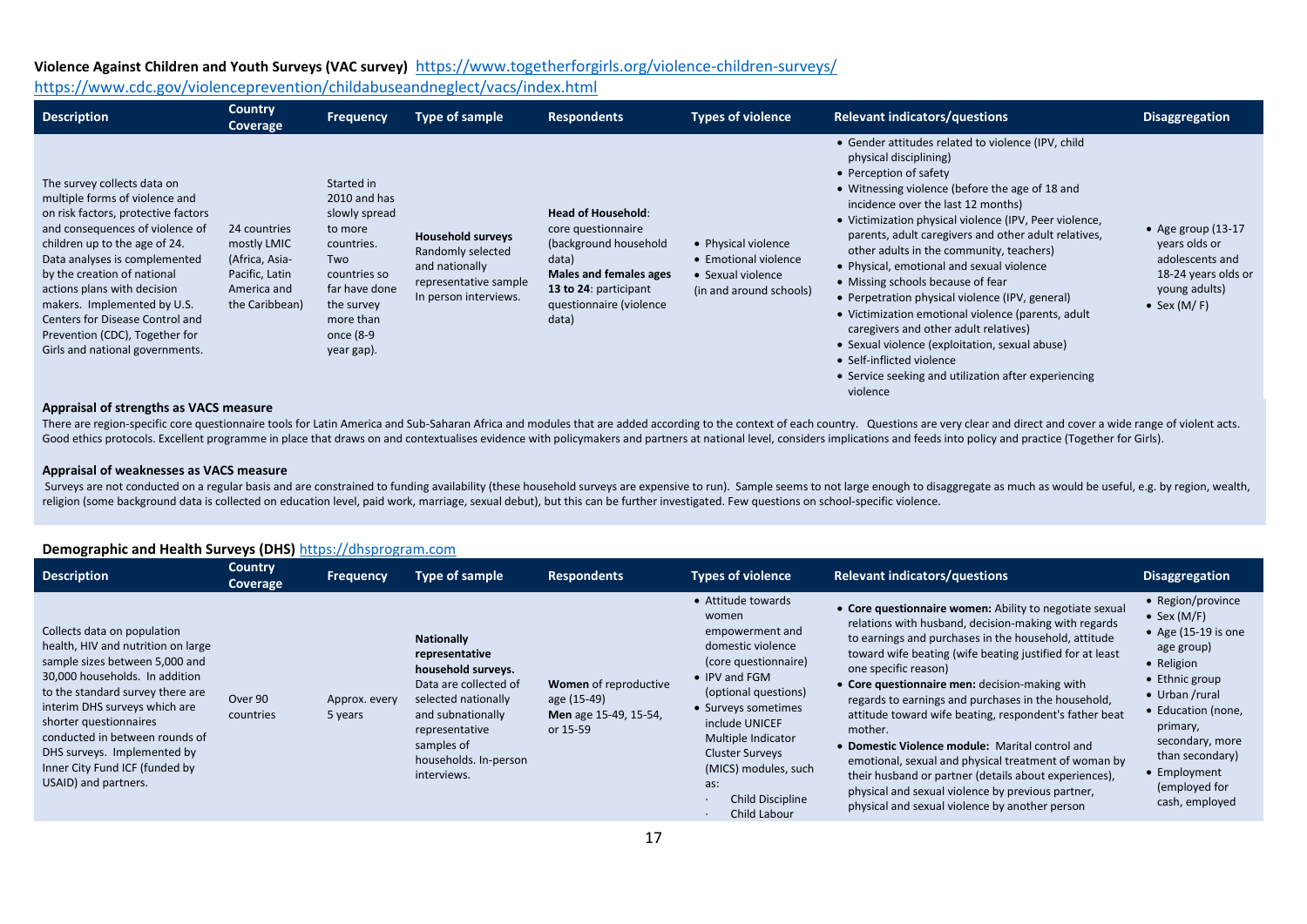(including teacher), help seeking, respondent's mother as a victim of spousal violence.

- **FGM Module women questionnaire**: age of FGM, age of daughters' FGM, attitude towards practice
- **Women's status module:** power of decision-making with regards to money, family planning, children's schooling and discipline, economic independence, attitude towards gender equity.

employed) • Marital status (never married, married or living together,

not for cash, not

divorced/separate d/widowed) • Number of living

children

• Wealth quintile

#### **Appraisal of strengths as VACS measure**

It has very good LMIC coverage and frequency of data collection. The disaggregation possibilities and attention to questions on attitudes allow for a more nuanced analysis of gender violence across the population and in di The domestic violence questions are internationally validated measures, and the module is frequently administered in a sub-sample of households with precautions taken to protect the privacy of respondents.

#### **Appraisal of weaknesses as VACS measure**

The Domestic Violence questions are not part of the core questionnaire but are rather an optional module, countries may decide to include. Furthermore, these questions are only for women and they do not specifically addres school violence. Girls aged 15-19 can be disaggregated but it is not clear whether samples are large enough to disaggregate further.

#### **Multiple Indicator Cluster Surveys (MICS)** <https://mics.unicef.org/about>

| <b>Description</b>                                                                                                                                                                                                                                                                                                       | <b>Country</b><br>Coverage                              | <b>Frequency</b>                                                                                                                                                     | <b>Type of sample</b>                                                                                                                                           | <b>Respondents</b>                                                                                                                                                                                 | <b>Types of violence</b>                                                                                                                                                                                                                                                                               | <b>Relevant indicators/questions</b>                                                                                                                                                                                                                                                                                                                                                                                                                                                                                                                                                                                                                                          | <b>Disaggregation</b>                                                                                                                                                                                                                                               |
|--------------------------------------------------------------------------------------------------------------------------------------------------------------------------------------------------------------------------------------------------------------------------------------------------------------------------|---------------------------------------------------------|----------------------------------------------------------------------------------------------------------------------------------------------------------------------|-----------------------------------------------------------------------------------------------------------------------------------------------------------------|----------------------------------------------------------------------------------------------------------------------------------------------------------------------------------------------------|--------------------------------------------------------------------------------------------------------------------------------------------------------------------------------------------------------------------------------------------------------------------------------------------------------|-------------------------------------------------------------------------------------------------------------------------------------------------------------------------------------------------------------------------------------------------------------------------------------------------------------------------------------------------------------------------------------------------------------------------------------------------------------------------------------------------------------------------------------------------------------------------------------------------------------------------------------------------------------------------------|---------------------------------------------------------------------------------------------------------------------------------------------------------------------------------------------------------------------------------------------------------------------|
| Household survey program<br>whose key objective is to<br>monitor the situation of children<br>and women. Children under five<br>years of age are a key population<br>for numerous MICS indicators.<br>Implemented by UNICEF in<br>collaboration with DHS.<br>Government institutions typically<br>carry out the surveys. | Over 116<br>countries<br>including many<br><b>LMICs</b> | 6 survey<br>rounds. In<br>total.<br>Countries<br>vary with<br>regards to<br>the amounts<br>of surveys<br>conducted<br>and the<br>frequency<br>between<br>each round. | Household surveys.<br>Data are collected of<br>selected nationally<br>and subnationally<br>representative<br>samples of<br>households.<br>In-person interviews. | Women and men aged<br>15 to 49 years<br>(individual<br>questionnaires),<br>household questionnaire<br><b>Mothers or caretakers</b><br>of all children 0-17<br>(questions about their)<br>children) | • Victimisation of<br>assault or robbery,<br>• Felt discriminated<br>against<br>$\bullet$ Feeling safe in<br>neighbourhood<br>• FGM experience,<br>• Child marriage<br>• Attitudes towards<br>domestic violence<br>child discipline child<br>labour, physical<br>punishment of<br>children, IPV & FGM. | • Violent discipline at home: Percentage of children age<br>1-14 years who experienced any physical punishment<br>and/or psychological aggression by caregivers in the<br>past one month from perspective of mothers<br>• FGM: age of respondent when they underwent FGM,<br>details of daughters' circumcision<br>• Child marriage: marriage before 15, marriage before<br>18, spousal age difference (adults)<br>• Physical and sexual violence: experienced violence,<br>before aged 15, experienced IPV (sexual and physical),<br>control, during pregnancy, help seeking (adults)<br>• Attitudes: towards wife beating, physical punishment<br>of children, FGM (adults) | $\bullet$ Age<br>$\bullet$ Sex<br>• Education<br>• Wealth<br>• Province/region<br>• Urban/rural<br>• Ethnicity<br>• Religion<br>• Characteristics<br>including those on<br>education<br>sometimes applied<br>in the reports<br>could be analysed<br>using raw data. |

#### **Appraisal of strengths as VACS measure**

Excellent country coverage for LMIC and good opportunities for disaggregation and nuanced analysis. Framing of child discipline questions is appropriate.

#### **Appraisal of weaknesses as VACS measure**

Questions are focused towards violence at home rather than school. Data on physical punishment taken from perspective of mothers may be underreported (mothers may not want to disclose perpetrating violence).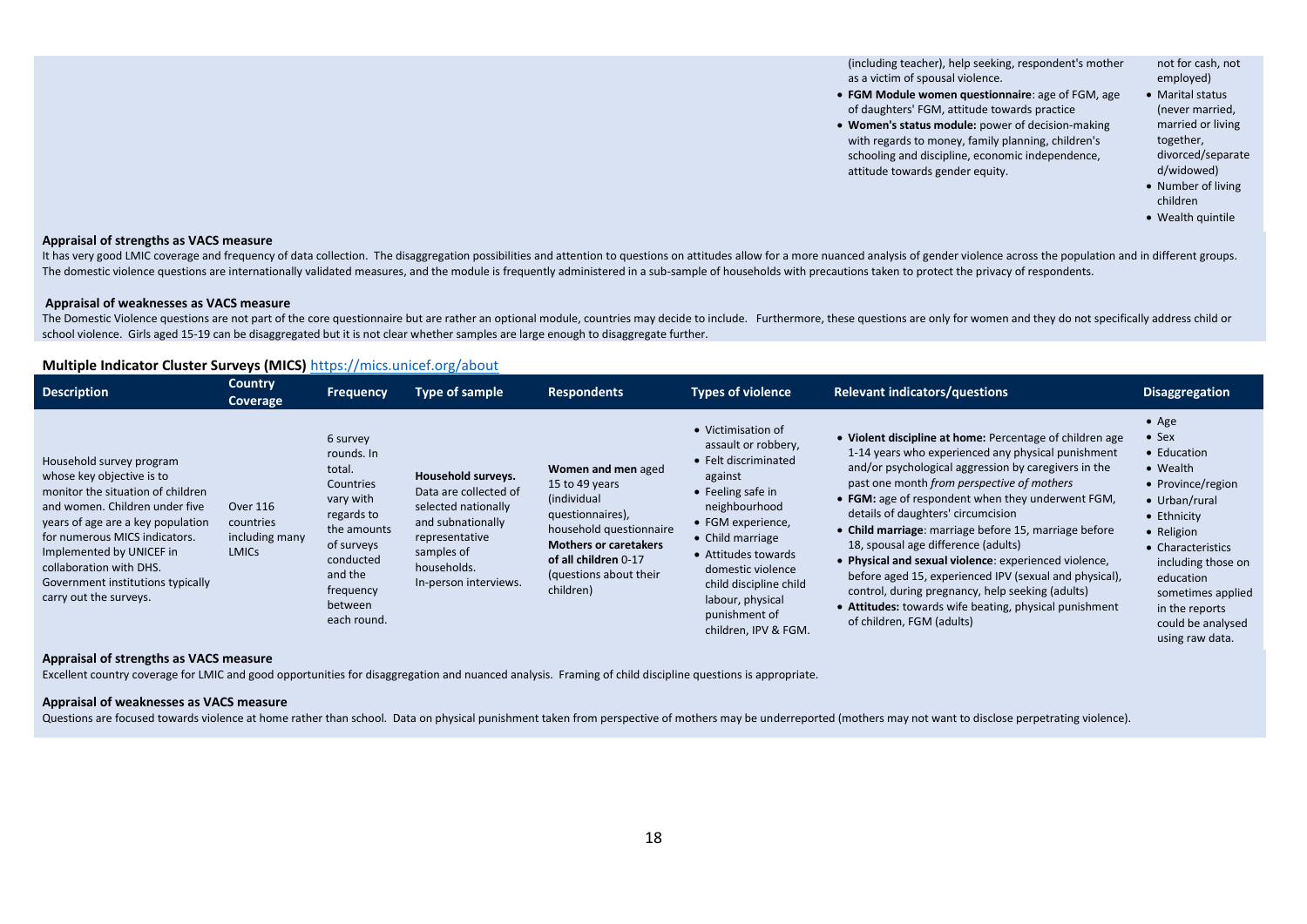### **The Southern and Eastern Africa Consortium for Monitoring Educational Quality Project (SAQMEC)** <http://www.sacmeq.org/?q=sacmeq-projects>

| <b>Description</b>                                                                                                                                                                                                                                                                                                                                                                                                                                                                                | <b>Country</b><br>Coverage                        | <b>Frequency</b>         | Type of sample                                            | <b>Respondents</b>                                                                                     | <b>Types of violence</b>                                                | <b>Relevant indicators/questions</b>                                                                                                                                                                                                                                                                                                                                                                                                                                                                                                                                                                                                                                                                                                              | <b>Disaggregation</b>                      |
|---------------------------------------------------------------------------------------------------------------------------------------------------------------------------------------------------------------------------------------------------------------------------------------------------------------------------------------------------------------------------------------------------------------------------------------------------------------------------------------------------|---------------------------------------------------|--------------------------|-----------------------------------------------------------|--------------------------------------------------------------------------------------------------------|-------------------------------------------------------------------------|---------------------------------------------------------------------------------------------------------------------------------------------------------------------------------------------------------------------------------------------------------------------------------------------------------------------------------------------------------------------------------------------------------------------------------------------------------------------------------------------------------------------------------------------------------------------------------------------------------------------------------------------------------------------------------------------------------------------------------------------------|--------------------------------------------|
| SACMEQ projects collect data on<br>performance levels of students<br>and their teachers in the areas of<br>literacy and mathematics. It also<br>focuses on an examination of the<br>conditions of schooling and the<br>quality of education. The later<br>versions of the study have<br>included questions associated<br>with the HIV-AIDS pandemic.<br>Implemented by Southern and<br>Eastern Africa Consortium for<br>Monitoring Educational Quality.<br>Appraisal of strengths as VACS measure | 15 Countries of<br>Eastern and<br>Southern Africa | 5 to 6 year<br>intervals | School based sample.<br>Self-completed<br>questionnaires. | <b>Students (Grade 6 - Final</b><br>year of primary school)<br><b>Teachers</b><br><b>Head Teachers</b> | • Peer violence<br>• Sexual violence<br>• Teacher violence<br>(schools) | School Head:<br>• About how often does the school have to deal with the<br>following behaviours of pupils?<br>- Use of abusive language by pupils<br>- Intimidation or bullying of pupils by other pupils,<br>- Physical injury to staff by pupils<br>- Sexual harassment of pupils by other pupils,<br>- Sexual harassment of teachers by pupils<br>- Fights among pupils<br>• About how often does the school have to deal with the<br>following behaviours of teachers?<br>- Intimidation or bullying of pupils by teachers,<br>- Sexual harassment of teachers by other teachers<br>- Sexual harassment of pupils by teachers<br>-Use of abusive language by teachers<br>-Drug abuse by teachers<br>- Alcohol abuse or possession by teachers | • Sex $(M/F)$<br>• Region<br>$\bullet$ Age |
|                                                                                                                                                                                                                                                                                                                                                                                                                                                                                                   |                                                   |                          |                                                           |                                                                                                        |                                                                         |                                                                                                                                                                                                                                                                                                                                                                                                                                                                                                                                                                                                                                                                                                                                                   |                                            |

One of the few school-based surveys that includes questions on sexual harassment. Questions are uniform and across many countries of interest.

#### **Appraisal of weaknesses as VACS measure**

Questions are reported by head teachers who may not want to disclose problems in their school. It does not give a measure of prevalence as questions are at school not individual level.

### **Programme d'Analyse des Systèmes Educatifs (PASEC)** [http://www.pasec.confemen.org](http://www.pasec.confemen.org/)

| <b>Description</b>                                                                                                                                                                                                                 | <b>Country</b><br>Coverage                       | <b>Frequency</b> | Type of sample                                            | <b>Respondents</b>                                                                  | <b>Types of violence</b>                                                                                                                     | <b>Relevant indicators/questions</b>                                                                                                                                                                 | <b>Disaggregation</b>                                 |
|------------------------------------------------------------------------------------------------------------------------------------------------------------------------------------------------------------------------------------|--------------------------------------------------|------------------|-----------------------------------------------------------|-------------------------------------------------------------------------------------|----------------------------------------------------------------------------------------------------------------------------------------------|------------------------------------------------------------------------------------------------------------------------------------------------------------------------------------------------------|-------------------------------------------------------|
| The survey collects data on<br>students' levels of literacy and<br>mathematics and contextual<br>data. Implemented by<br>Conference des ministres de<br>l'éducation des etats et<br>gouvernements de la<br>francophonie (Confemen) | Mostly French<br>speaking sub-<br>Saharan Africa | Every 4 years    | School based sample.<br>Self-completed<br>questionnaires. | <b>Students (Grade 2 and</b><br>Grade 6)<br><b>Teachers</b><br><b>Head Teachers</b> | • Bullying<br>• Sexual harassment in<br>schools<br>• Child labour<br><i>(questionnaires</i><br>appear to be uniform<br>across all countries) | • Proportion of teachers that confirm the existence of<br>"harcèlement morale" (bullying) in the school<br>• Proportion of teachers that confirm the existence of<br>sexual harassment in the school | • Rural/urban<br>$\bullet$ Age<br>$\bullet$ Sex (M/F) |

#### **Appraisal of strengths as VACS measure**

One of the few school-based surveys that includes questions on sexual harassment. Questions are uniform and across many countries of interest.

#### **Appraisal of weaknesses as VACS measure**

Questions are not clear as what is meant by harassment or who are the perpetrators of such acts. Teachers may not want to disclose violence occurring at the school. It does not give a measure of prevalence as questions are individual level.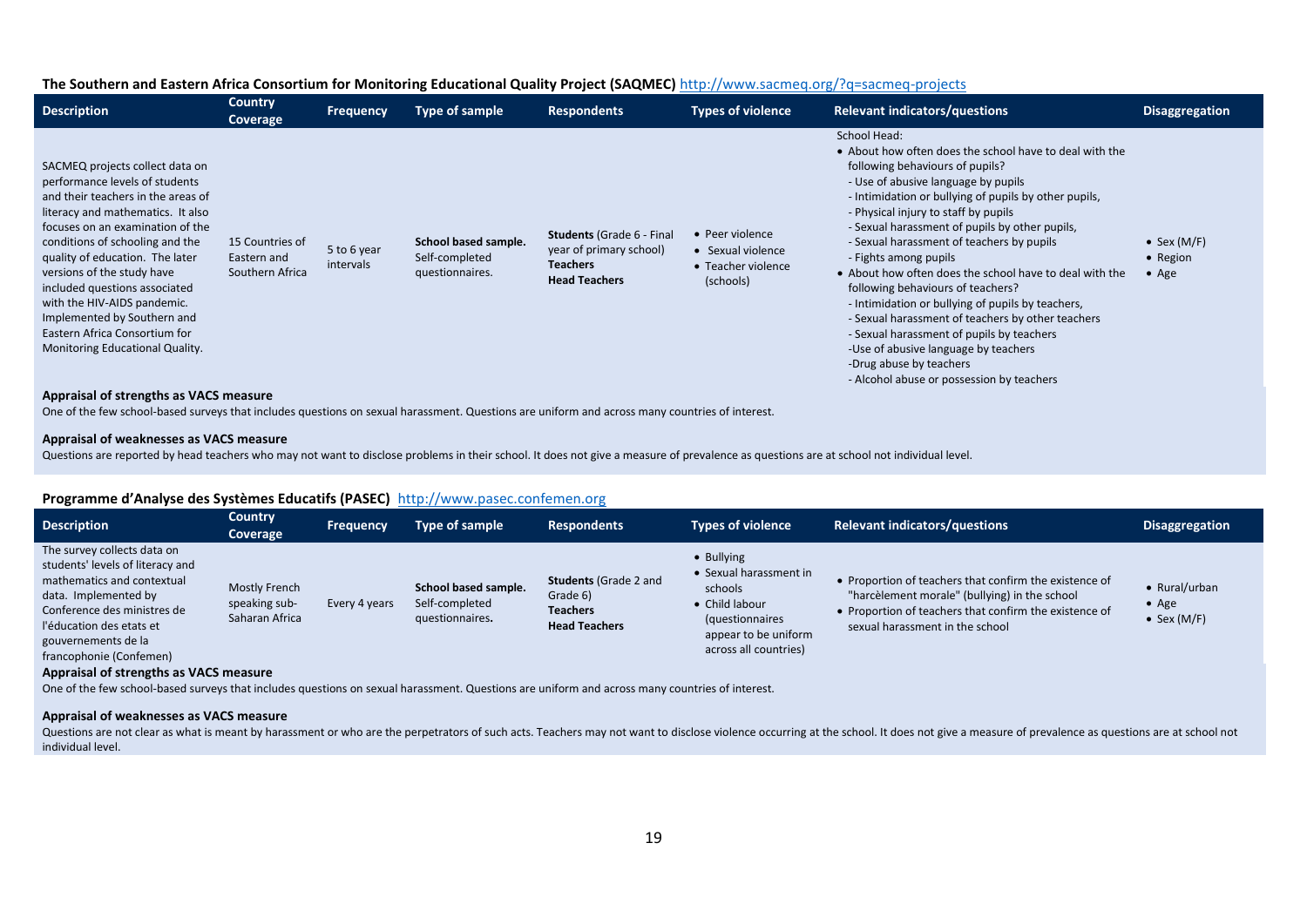### **The Trends in International Mathematics and Science (TIMSS) / Progress in International Reading Literacy Study (PIRLS)**

[http://pirls2021.org/frameworks/wp-content/uploads/sites/2/2019/04/P21\\_FW\\_Ch2\\_Questionnaires.pdf](http://pirls2021.org/frameworks/wp-content/uploads/sites/2/2019/04/P21_FW_Ch2_Questionnaires.pdf)

| <b>Description</b>                                                                                                                                                                                          | <b>Country</b><br>Coverage | <b>Frequency</b>                             | Type of sample                                          | <b>Respondents</b>                                                                                                                                           | Types of violence                                                                                                                                                 | <b>Relevant indicators/questions</b>                                                                                                                                                                                                                                                                                                                                                                                                                                                                                                                                                                                                                                                                                                                                                                                                                 | <b>Disaggregation</b>                                   |
|-------------------------------------------------------------------------------------------------------------------------------------------------------------------------------------------------------------|----------------------------|----------------------------------------------|---------------------------------------------------------|--------------------------------------------------------------------------------------------------------------------------------------------------------------|-------------------------------------------------------------------------------------------------------------------------------------------------------------------|------------------------------------------------------------------------------------------------------------------------------------------------------------------------------------------------------------------------------------------------------------------------------------------------------------------------------------------------------------------------------------------------------------------------------------------------------------------------------------------------------------------------------------------------------------------------------------------------------------------------------------------------------------------------------------------------------------------------------------------------------------------------------------------------------------------------------------------------------|---------------------------------------------------------|
| The survey assesses student<br>levels in mathematics and<br>science (TIMSS) and literacy<br>(PIRLS). Implemented by<br>International Association for the<br><b>Evaluation of Educational</b><br>Achievement | 40 LMICS                   | <b>TIMMS every</b><br>PIRLS every 5<br>years | School based sample.<br>Self completed<br>questionnaire | <b>Students (Grade 4 and</b><br>Grade 8)<br><b>Teachers</b> of the assessed<br>classes<br>Parents or guardians (of<br>assessed students)<br>School principal | • School bullying<br>• School discipline<br>(questionnaires<br>appear to be uniform<br>across all countries,<br>although have<br>changed across<br>survey cycles) | • Students' reports about how often they experienced the<br>following bullying behaviours: Made fun of me or called<br>names; left me out of games or activities by other<br>students; spread lies about me; stole something from<br>me; damaged something of mine on purpose; hit or hurt<br>me; made me do things I didn't want to do by other<br>students; sent me nasty or hurtful messages online;<br>shared nasty or hurtful things about me online; shared<br>embarrassing photos of me online; threatened me.<br>• Principals' reports of "hardly any problems," "minor<br>problems," or "moderate problems" concerning:<br>intimidation or verbal abuse among students (including<br>texting, emailing, etc.); physical fights among students;<br>intimidation or verbal abuse of teachers or staff<br>(including texting, emailing, etc.). | $\bullet$ Sex<br>$\bullet$ Age<br>• Country<br>• Trends |
| Approved of strongths as VACC moneyro                                                                                                                                                                       |                            |                                              |                                                         |                                                                                                                                                              |                                                                                                                                                                   |                                                                                                                                                                                                                                                                                                                                                                                                                                                                                                                                                                                                                                                                                                                                                                                                                                                      |                                                         |

### **Appraisal of strengths as VACS measure**

Interesting inclusion of cyberbullying to questionnaire. Provides the possibility to analyse bullying experiences with math and reading achievement.

### **Appraisal of weaknesses as VACS measure**

Questions on school discipline are only directed to principals who might not want to disclose problems under their leadership.

## **Programme for International Student Assessment (PISA)** <https://www.oecd.org/pisa/publications/>

| <b>Description</b>                                                                                                                                                                             | Country<br><b>Coverage</b>                                                                                                                                                                                                                                               | <b>Frequency</b> | <b>Type of sample</b>                                                                                                                                                                                                                                                                                                                         | <b>Respondents</b>                                                                                                                                                                  | <b>Types of violence</b>                                                                                                                                                                                                                                                              | <b>Relevant indicators/questions</b>                                                                                                                                                                                                                                                                                                                                                                                                                                                                                                                                                                                                                                                                                                                                                                                                                                                                                     | <b>Disaggregation</b>                                                                 |
|------------------------------------------------------------------------------------------------------------------------------------------------------------------------------------------------|--------------------------------------------------------------------------------------------------------------------------------------------------------------------------------------------------------------------------------------------------------------------------|------------------|-----------------------------------------------------------------------------------------------------------------------------------------------------------------------------------------------------------------------------------------------------------------------------------------------------------------------------------------------|-------------------------------------------------------------------------------------------------------------------------------------------------------------------------------------|---------------------------------------------------------------------------------------------------------------------------------------------------------------------------------------------------------------------------------------------------------------------------------------|--------------------------------------------------------------------------------------------------------------------------------------------------------------------------------------------------------------------------------------------------------------------------------------------------------------------------------------------------------------------------------------------------------------------------------------------------------------------------------------------------------------------------------------------------------------------------------------------------------------------------------------------------------------------------------------------------------------------------------------------------------------------------------------------------------------------------------------------------------------------------------------------------------------------------|---------------------------------------------------------------------------------------|
| The survey measures student<br>performance in reading,<br>mathematics, and science<br>literacy. As of the 2015 cycle,<br>PISA is administered entirely on<br>computer. Implemented by<br>OECD. | 42 LMIC (few in<br>Africa or LICs).<br>PISA for<br>Development<br>introduced an<br>additional 6<br>LMICs.<br>Assessment<br>questions have<br>become more<br>accessible for<br>developing<br>countries and<br>other questions<br>added/adapted<br>to be more<br>relevant. | Every 3 years    | <b>School-based sample</b><br>PISA selects a sample<br>of students that<br>represents the full<br>population of 15-year-<br>old students in each<br>participating country<br>or education system.<br>A minimum of 150<br>schools are sampled<br>per country. A<br>minimum of 6,300<br>students is then<br>sampled from across<br>the schools. | <b>Students</b> (15 years and 3)<br>months to 16 years and<br>2 months at the<br>beginning of the testing<br>period attending both<br>public and private<br>schools in grades 7-12) | • Bullying experiences<br>• School disciplinary<br>climate<br>• Teacher emotional<br>violence (only 2015<br>survey)<br>• PISA for Development<br>asks about safety<br>in/to/from school and<br>sexual harassment<br>(questionnaires)<br>appear to be uniform<br>across all countries) | • School administrators are asked how often their<br>students' learning is hindered by students lacking<br>respect for teachers, student use of alcohol or illegal<br>drugs, students intimidating or bullying other students<br>and teachers being too strict with students.<br>• Students are asked about the prevalence of <b>bullying</b> in<br>school during the past year (being left out, being<br>made fun of, threatened, personal belongings<br>destroyed, hit or pushed by other students, nasty<br>rumours).<br>• Students were asked about unfair or abusive<br><b>treatment</b> by teachers in the 2015 survey (teachers<br>called on me less often than they called on other<br>students, teachers graded me harder than they graded<br>other students, teachers gave me the impression that<br>they think I am less smart than I really am, teachers<br>disciplined me more harshly than other students, | $•$ Sex<br>• School<br>• Country<br>$\bullet$ Grade<br>• Ethnicity (for US<br>sample) |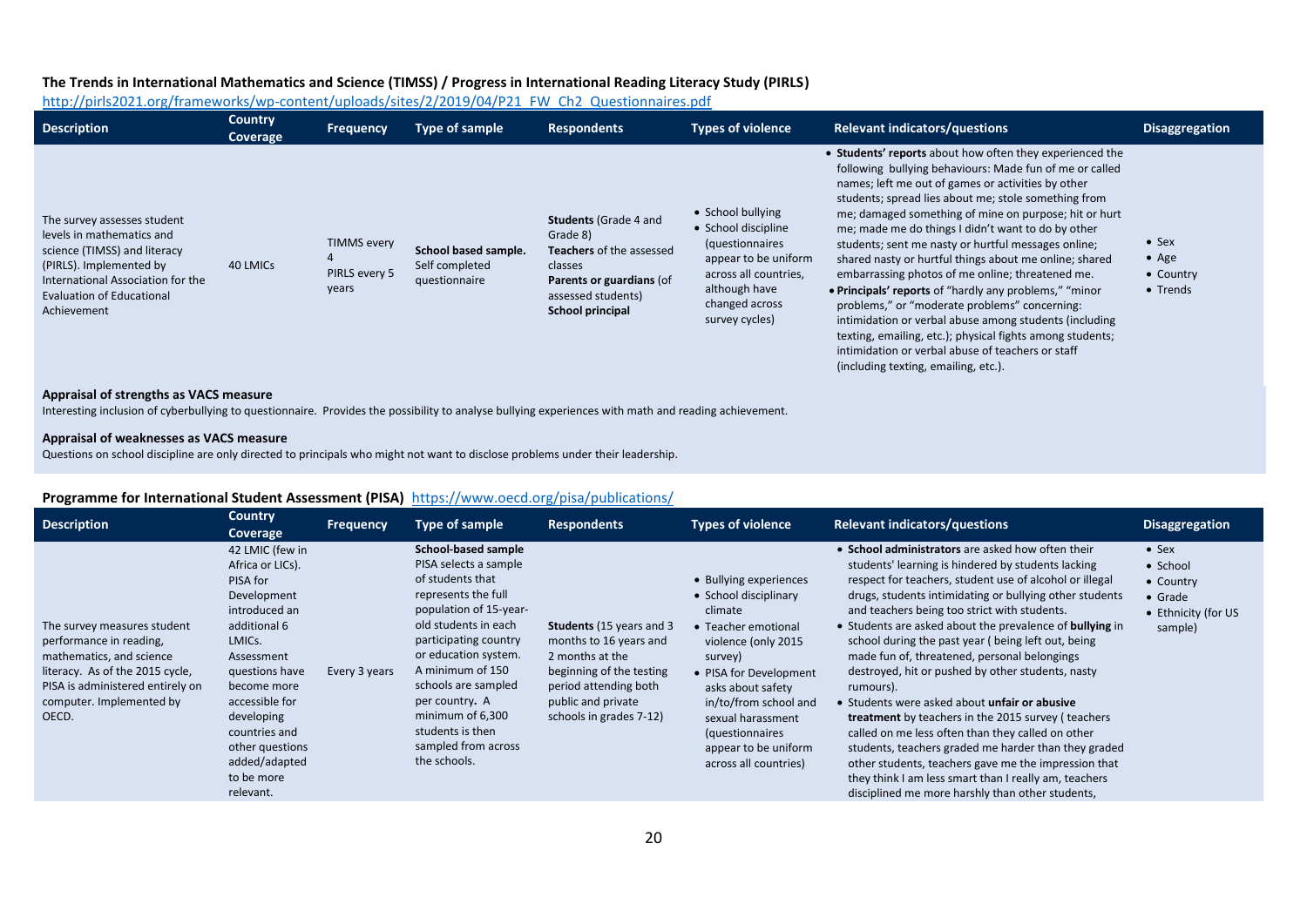### **Appraisal of strengths as VACS measure**

Possibility of analysing links between bullying by students or teachers with learning outcomes.

### **Appraisal of weaknesses as VACS measure**

Measures on school climate and bullying change frequently over the different cycle surveys, but seem to be unform across countries. Test is oriented towards higher income countries and may be less contextually relevant to LICs, although Pisa for Development is starting to adapt questions in a number of LICs.

### **Estudio Regional Comparativo y Explicativo (ERCE)** https://es.unesco.org/fieldoffice/santiago/llece/TERCE2013

| <b>Description</b>                                                                                                                                                                                                                                                                                                                                                                                                           | <b>Country</b><br>Coverage        | <b>Frequency</b>         | Type of sample             | <b>Respondents</b>                                                                                                              | Types of violence                                                                                                                                                             | <b>Relevant indicators/questions</b>                                                                                                                                                                                                                                                                                                                                                                                                                                                                                                                                                                                                                                                                                                                                                                              | <b>Disaggregation</b>                                                                                                                                  |
|------------------------------------------------------------------------------------------------------------------------------------------------------------------------------------------------------------------------------------------------------------------------------------------------------------------------------------------------------------------------------------------------------------------------------|-----------------------------------|--------------------------|----------------------------|---------------------------------------------------------------------------------------------------------------------------------|-------------------------------------------------------------------------------------------------------------------------------------------------------------------------------|-------------------------------------------------------------------------------------------------------------------------------------------------------------------------------------------------------------------------------------------------------------------------------------------------------------------------------------------------------------------------------------------------------------------------------------------------------------------------------------------------------------------------------------------------------------------------------------------------------------------------------------------------------------------------------------------------------------------------------------------------------------------------------------------------------------------|--------------------------------------------------------------------------------------------------------------------------------------------------------|
| The survey aims to monitor the<br>quality of education in the<br>region. It measures learning<br>outcomes in reading, writing,<br>mathematics and science. The<br>survey also measures contextual<br>factors that can affect learning.<br>It is implemented by the<br>Laboratorio Latinoamericano de<br>Evaluacion de la Calidad de la<br>Educacion (LLECE) and UNESCO's<br>regional Latin American and<br>Caribbean office. | 19 Latin<br>American<br>countries | Approx. every<br>6 years | <b>School based sample</b> | <b>Students</b> (third and sixth<br>grade)<br><b>Teachers</b> of assessed<br>children<br><b>Parents of assessed</b><br>children | • Classroom climate<br>(existence of<br>aggression, teasing or<br>collaboration)<br>• Community violence<br>(questionnaires appear)<br>to be uniform across all<br>countries) | • Classroom climate is measured through two composite<br>measures: the teachers' perception of respect and<br>collaboration in class and third grade students'<br>perception of classroom climate. The teacher's<br>measure includes a Likert question on whether<br>students are aggressive to each other. The third grade<br>student's composite measure includes questions on<br>the prevalence of mockery between classmates and<br>whether teachers get angry at students.<br>• Violence around the school is measured through a<br>composite measure directed to parents which asks<br>how likely is it that the following instances occur in the<br>community: selling and buying of drugs, vandalism,<br>fights between neighbours, fights with weapons,<br>aggressions that result in injury and thefts. | • Country<br>$\bullet$ Sex<br>• Socioeconomic<br>status<br>· Indigenous<br>ethnicity<br>• Type of school<br>(Rural, Public<br>Urban, Private<br>Urban) |

#### **Appraisal of strengths as VACS measure**

One of the few surveys that provides a measure on the level of violence surrounding a school and gives the possibility of relating this to learning outcomes.

#### **Appraisal of weaknesses as VACS measure**

There is no specific information on SRGBV because the items are part of a composite scale on classroom climate.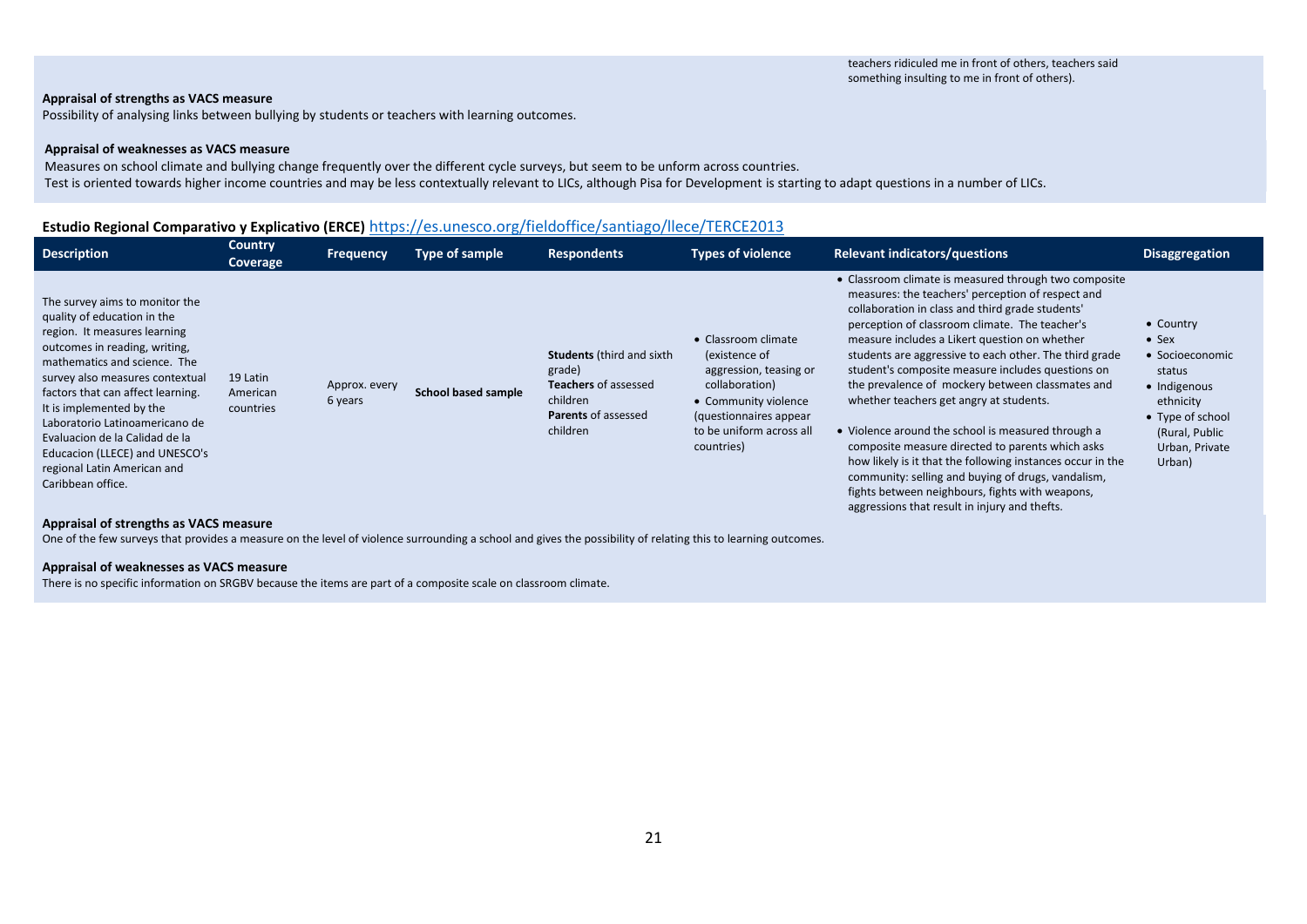## **Appendix 3: List of Acronyms**

| <b>ACASI</b>    | Audio Computer-Assisted Self-Interview                                                   |
|-----------------|------------------------------------------------------------------------------------------|
| <b>BECAN</b>    | Balkan Epidemiological Study on Child Abuse and Neglect                                  |
| <b>CONFEMEN</b> | Conférence des ministres de l'Education des Etats et gouvernements de la<br>Francophonie |
| <b>CP</b>       | <b>Corporal Punishment</b>                                                               |
| <b>DHS</b>      | Demographic and Health Survey                                                            |
| <b>EMIS</b>     | <b>Educational Management Information Systems</b>                                        |
| <b>ERCE</b>     | Estudio Regional Comparativo y Explicativo                                               |
| <b>FCDO</b>     | Foreign, Commonwealth and Development Office                                             |
| <b>FGM</b>      | <b>Female Genital Mutilation</b>                                                         |
| <b>GSHS</b>     | Global School-based Student Health Survey                                                |
| <b>HIV</b>      | Human Immunodeficiency Virus                                                             |
| <b>IPV</b>      | Intimate Partner Violence                                                                |
| <b>LICs</b>     | Low-Income Countries                                                                     |
| <b>LMICs</b>    | Low-to-Middle-Income Counties                                                            |
| <b>MICS</b>     | Multiple Indicator Cluster Surveys                                                       |
| <b>PASEC</b>    | Programme d'analyse des systèmes éducatifs de la CONFEMEN                                |
| <b>PIRLS</b>    | Progress in International Reading Literacy Study                                         |
| <b>PISA</b>     | Programme for International Student Assessment                                           |
| <b>SACMEQ</b>   | Southern and Eastern Africa Consortium for Monitoring Educational Quality                |
| <b>SRGBV</b>    | School-related gender-based violence                                                     |
| <b>UNESCO</b>   | United Nations Educational, Scientific and Cultural Organization                         |
| <b>UNGEI</b>    | United Nations Girls' Education Initiative                                               |
| <b>USAID</b>    | United States Agency for International Development                                       |
| VAC             | Violence Against Children                                                                |
| <b>VACS</b>     | Violence Against Children in and around Schools                                          |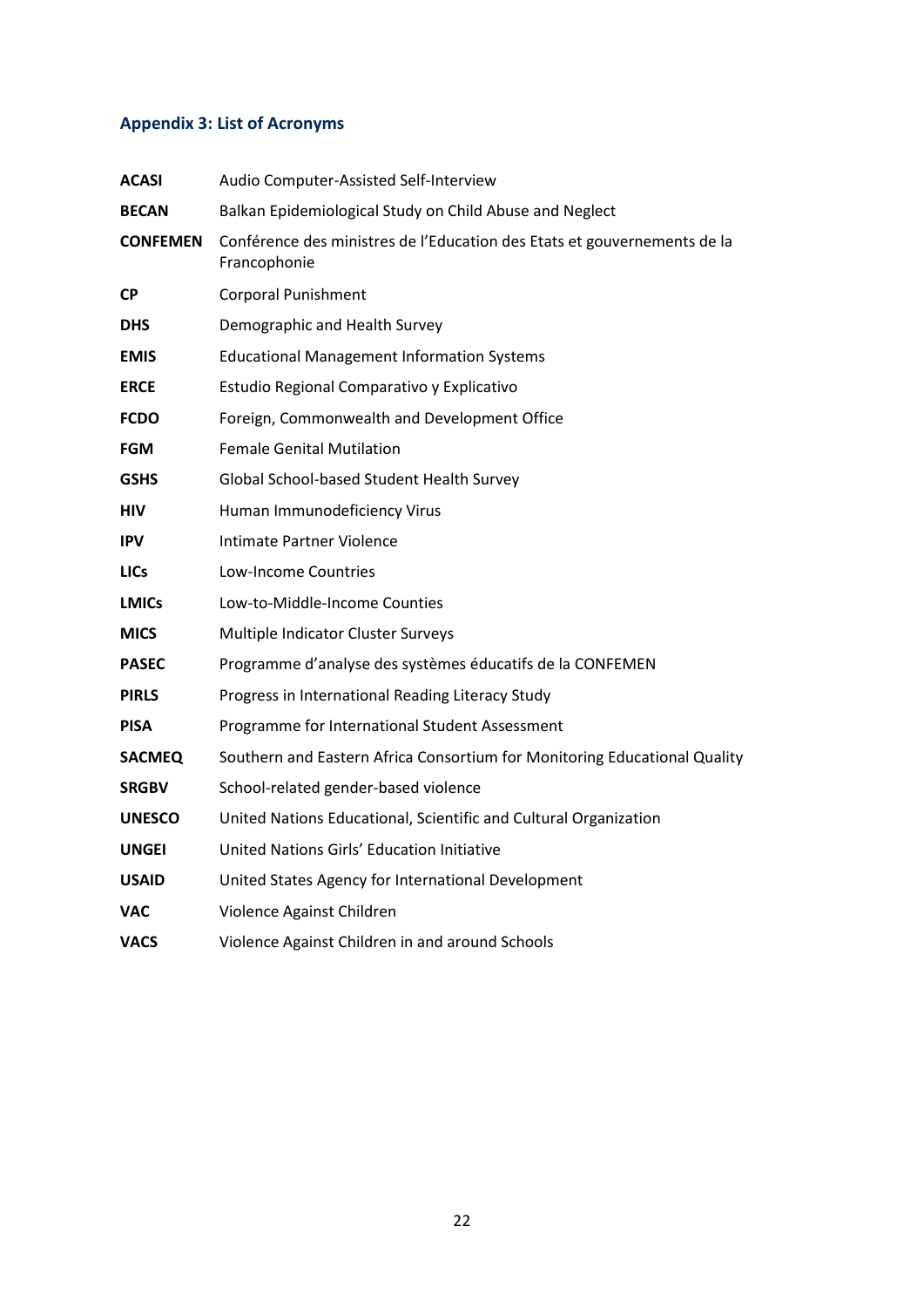## **References**

Chiang, L. F., Kress, H., Sumner, S. A., Gleckel, J., Kawemama, P., & Gordon, R. N. (2016). Violence Against Children Surveys (VACS): towards a global surveillance system. *Injury prevention*, *22*(Suppl 1), i17-i22.

Heslop, J., Parkes, J., Januario, F., & Sabaa, S. (2019). Making meaning from data on school-related gender-based violence by examining discourse and practice: insights from a mixed methodology study in Ghana and Mozambique. *Compare: a journal of comparative and international education*, *49*(1), 64-80.

Jewkes, R., Penn-Kekana, L., Levin, J., Ratsaka, M., & Schrieber, M. (2001). Prevalence of emotional, physical and sexual abuse of women in three South African provinces. *South African medical journal*, *91*(5), 421-428.

Leach, F. (2015). Researching gender violence in schools in poverty contexts: conceptual and methodological challenges. *Gender Violence in Poverty Contexts, The educational challenge.* London: Routledge.

Parkes, J. L. N., Johnson Ross, F., Heslop, J., Westerveld, R., & Unterhalter, E. (2017). Addressing School-Related Gender-Based Violence in Côte d'Ivoire, Togo, Zambia and Ethiopia: A Cross-country Report. New York: Unicef.

Parkes, J., Heslop, J., Ross, F. J., Westerveld, R., & Unterhalter, E. (2016). A Rigorous Review of Global Research Evidence on Policy and Practice on School-Related Gender-Based Violence. New York: UNICEF.

Punjabi, M., Norman, J., Edwards, L., & Muyingo, P. (2021). Using ACASI to measure gender-based violence in Ugandan primary schools. RTI Press. RTI Press Research Brief No. RB-0025- 2104 <https://doi.org/10.3768/rtipress.2021.rb.0025.2104>

Roberts, C., Freeman, J., Samdal, O., Schnohr, C. W., De Looze, M. E., Gabhainn, S. N., ... & Rasmussen, M. (2009). The Health Behaviour in School-aged Children (HBSC) study: methodological developments and current tensions. *International journal of public health*, *54*(2), 140-150.

Sithole, E. (2003) Global School-Based Health Survey Zimbabwe. *Geneva*: WHO.

Stoltenborgh, M., Bakermans-Kranenburg, M. J., Van Ijzendoorn, M. H., & Alink, L. R. (2013). Cultural–geographical differences in the occurrence of child physical abuse? A meta-analysis of global prevalence. *International Journal of Psychology*, *48*(2), 81-94.

Together for Girls (2020) School-related gender-based violence: Zimbabwe. Washington, DC: Together for Girls. [https://www.togetherforgirls.org/wp-content/uploads/2021/01/2021-01-22-](https://www.togetherforgirls.org/wp-content/uploads/2021/01/2021-01-22-SRGBV-Fact-Sheet-ZIMBABWE-Digital.pdf) [SRGBV-Fact-Sheet-ZIMBABWE-Digital.pdf](https://www.togetherforgirls.org/wp-content/uploads/2021/01/2021-01-22-SRGBV-Fact-Sheet-ZIMBABWE-Digital.pdf)

UNESCO (2018) Let's decide how to measure school violence. Policy Paper 29. Paris: UNESCO. <https://unesdoc.unesco.org/ark:/48223/pf0000246984>

UNICEF (2014). Hidden in plain sight: a statistical analysis of violence against children. *New York: UNICEF*.